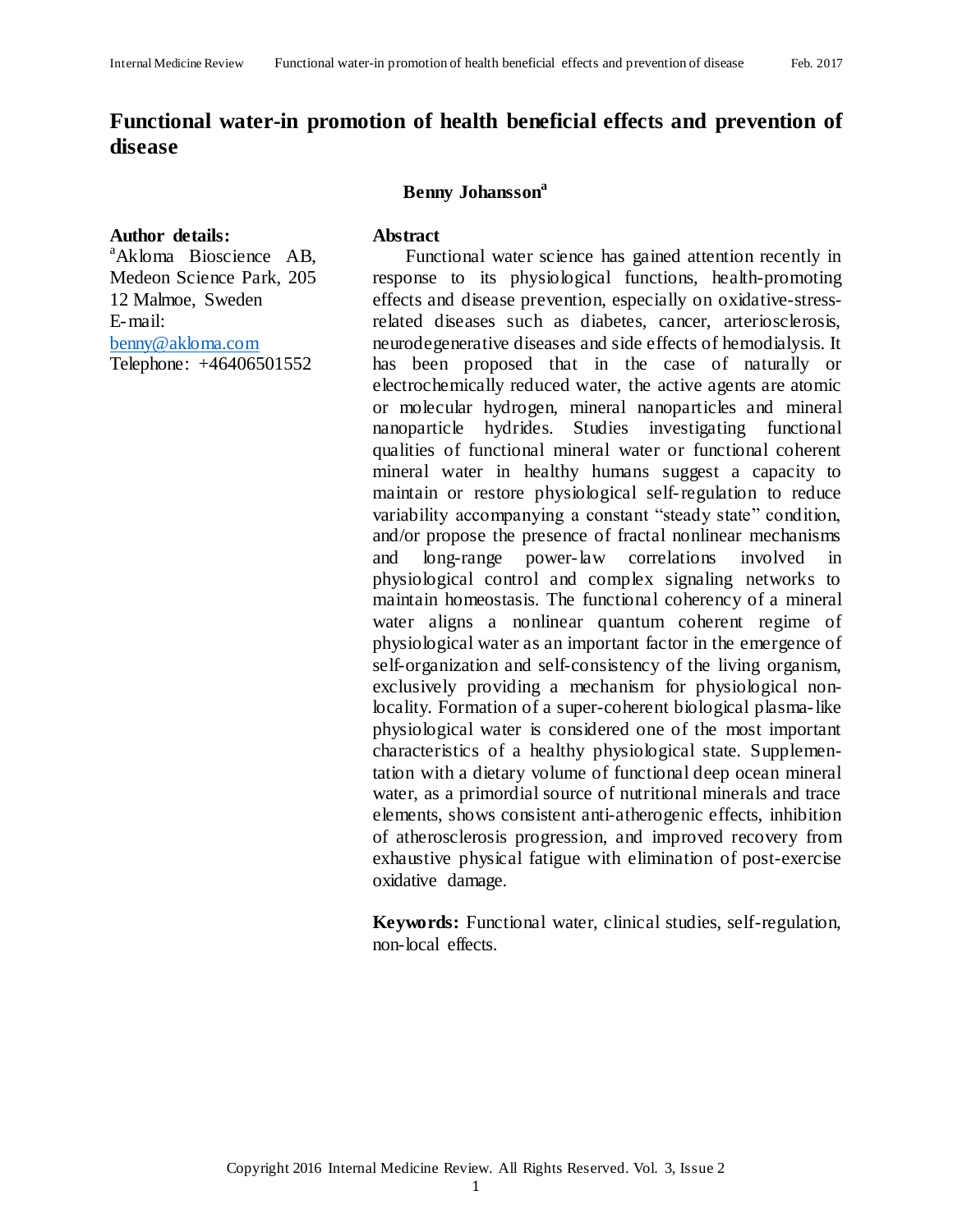# **1. Introduction**

Functional water science was first recognized by the Functional Water Association in Japan 1931. In 1960, functional water was applied to medical care as a health-beneficial water, and in 1966 admitted by the Ministry of Health and Welfare in Japan for treatment of gastrointestinal discomforts, i.e. chronic diarrhea, indigestion, abnormal gastrointestinal fermentation and hyperacidity (1). In contrast, it was not until 1984 that functional food science was allocated research funds for studying functional food or foods for specific health uses by the Japanese government (2). The Japanese Society for Functional water was established in 2001, and active studies on various functional waters have been performed to date (1). While functional food science has been given a formal legislative food category called "Foods for Specific Health Uses" (FOSHU), with three nutritional requirements, i.e. effectiveness, safety and determination of effective component(s), functional water science follows the regulations of the Ministry of Health and Welfare. In the case of proclaimed specific action towards illness or cure of a particular disease, the application has to be reviewed and authorized according to the Pharmaceutical Affairs Law. There is no formal legislative definition for functional food or functional water within the European Union or in United States (3). Consequently, subsequent countries and scientific organizations have created their own definitions of functional foods or waters.

Functional water science originated from the collaboration of sciences and the public need. It is the melding of water science and medicine, as it is a substance that crosses between liquid nutritionals and pharmaceuticals. Historically, the focus has been on preventive effects of oxidativestress-related diseases (1,4,5) and later also on physiological health-promoting effects

(1,6,7). On consumption of functional water clinical measures are obtained that follow the changes in health and homeostatic behavior through the use of physiological and biochemical biomarkers in the body. From these observations the health effects and proper clinical or dietary dosages and safe dosages have been mapped (1,4,5).

In humans, physiological water constitutes approximately 70 per cent of total body mass and 99 per cent of all molecules (8), which aligns a non-linear quantum coherent regime of physiological water as an important factor in the emergence of self-organization and selfconsistency of the living organism, providing a mechanism for its non-locality (9,10). The function of water in the body is mainly classified according to *i*) the water molecule itself-where flowing water affects cellular function and the development and functions of organs (11,12), and hydration and Brownian movement of water are fundamentally important for protein function; *ii*) atoms and molecules derived from water molecules-such as protons, hydrogen atoms (active hydrogen), hydrogen anions, hydrogen molecules, oxygen molecules, and reactive oxygen species (ROS) (4); *iii*) molecules dissolved in watersuch as mineral ions, mineral nanoparticles, organic and inorganic compounds, and gases (4); *iv*) the driving and regulatory role of water in governing the biochemical activity and bioenergetics where coherent domains (CDs; excited state of highly organized clustering of water molecules) of water become electron donors providing electron transfer processes of aqueous systems (13); and  $\nu$ ) water as a liquid non-linear quantum medium where liquid water molecules of CDs are assembled interconnected by a time-dependent long-range radiative electromagnetic field (EMF), whilst short-range static bonds, such as hydrogen bonds and electric dipole-dipole interactions, are the consequence of molecular condensation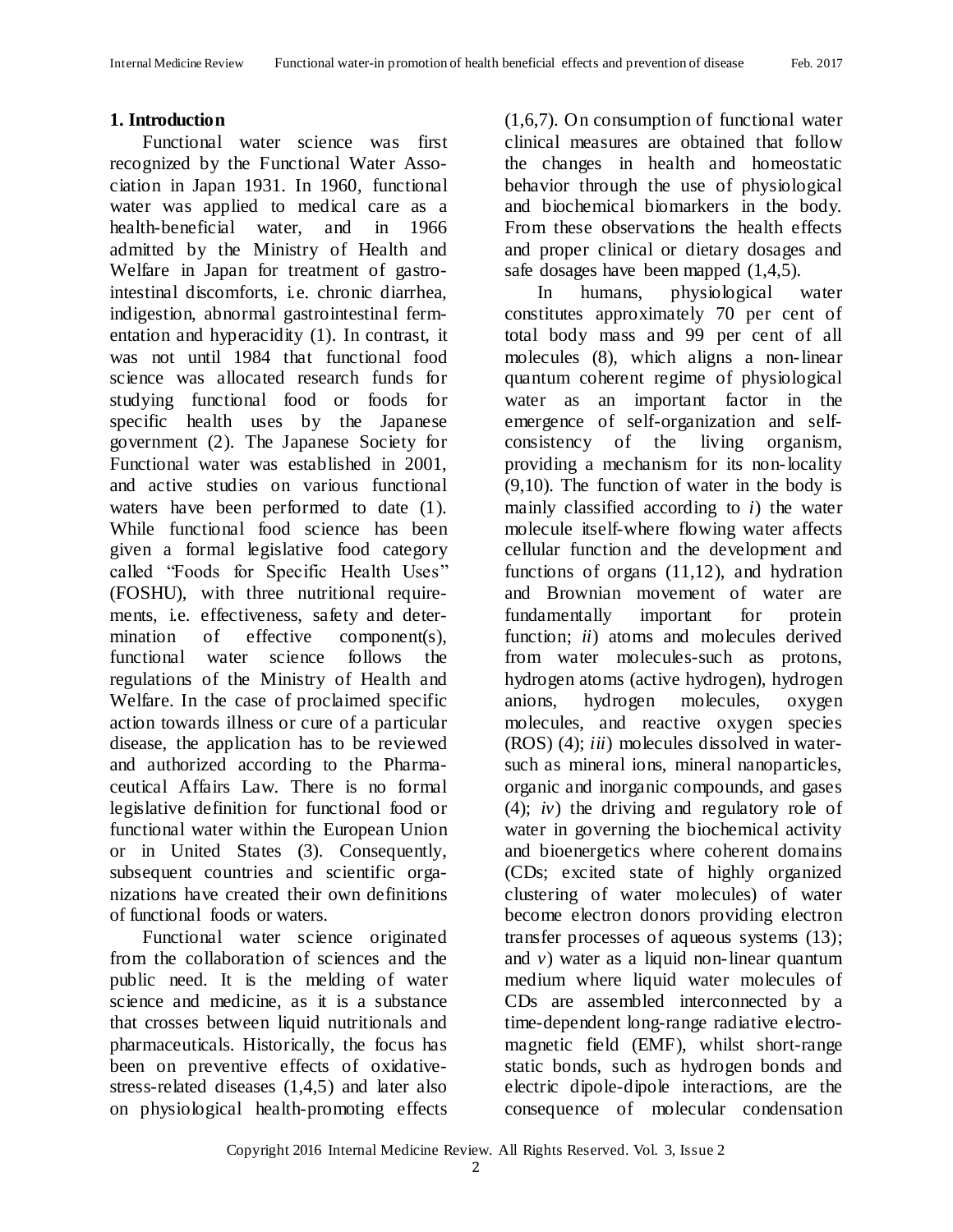induced by these non-local fields (14,15).

Research on functional drinking water, especially reduced functional water, such as electrochemically reduced water (13) or natural reduced water (16), functional mineral water (6), functional coherent mineral water (7) or deep ocean mineral water (17), shows profound physiological function associated with health. Reduced waters are defined to have preventive and positive effects on oxidative-stress-related diseases such as diabetes, cancer, arteriosclerosis, neurodegenerative diseases, and side effects of hemodialysis (1). Functional mineral water is activated water with or without a defined coherent state exhibiting specific functions. There are many activation methods without a defined ordered state of water, such as electrolysis, treatment with a magnetic field, light irradiation, ultra-sonication, bubbling with gases, strong water flow and collision, treatment with specific types of minerals or rocks (1), and high pressure treatment (18). The physical and chemical qualities of coherent water have been identified in bulk water when transformed by means of water splitting into a lasting excited high-energy state of ordered water (19) and when exposed to very mild ground-state energy conditions, such as the influence of vortex agitation, freezing-thawing, evaporationcondensation, audio-sonication, capillary filtration, oscillating electromagnetic fields (20), water agitation with metal oxides (19), and influence of incident low entropy coherent sunlight after passing through a Fibonacci optical lattice (FOL) (7,21). Functional desalinated deep ocean mineral water (FDOM) originally obtained from the west Pacific Ocean (below 500 meters in depth) off the coast of Hualien County (Taiwan) is proposed to contain a primordial source of minerals contributing to the creation of life (17). FDOM is filtered by a two-step procedure with a primary micro

filter (removal of microorganisms) and a secondary ultrafilter (removal of macromolecules and virus) before use (17).

#### **2. Definition of functional water**

According to the Functional Water Association of Japan, functional water is defined as a water that promotes the status of health and from which both treatment and physiological function have been scientifically demonstrated and shown reproducible, and where useful health-beneficial effects have been identified among natural and artificially treated waters (1). In Europe and the United States there is no specific definition besides that functional water denotes a water to be used in biological contexts in accordance with the definition of functional food (3,22). The functional quality of water restores self-regulative physiological conditions to maintain homeostasis (23). Related to functional foods, these products can only be considered functional if together with the basic nutritional impact they have beneficial effects on one or more functions of the human organism, thus either improving the general and physical conditions or/and decreasing the risk of the evolution of diseases (22,24). Like in Europe, where two types of claims, i.e. nutritional aspects and health, are permitted on functional foods (25), the FDA recently released guidelines for assessing health claims, entitled *The evidence-based review system for the scientific evaluation of health claims* (26).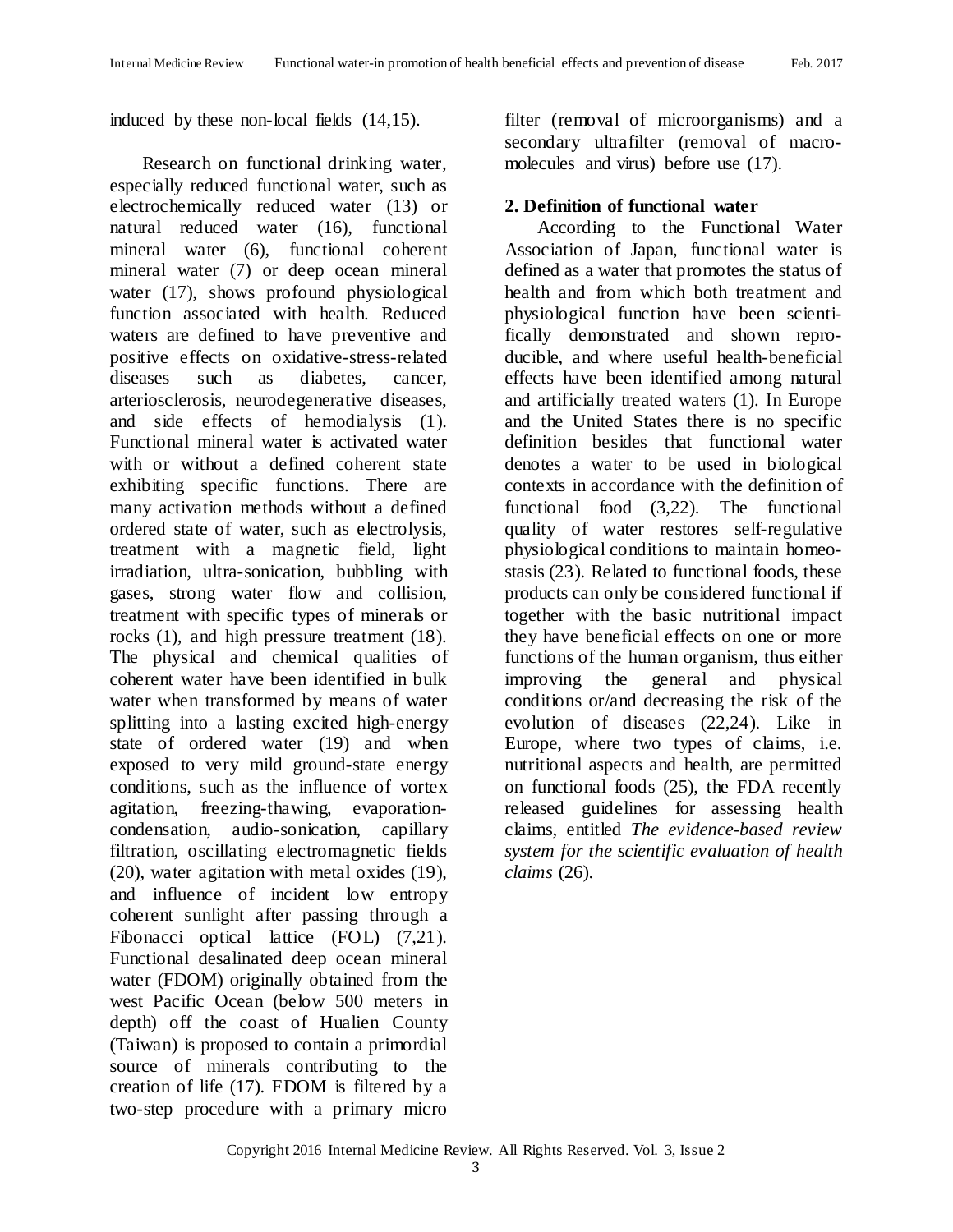|                     |                | Table 1. The effects of functional water in health and disease |        |                                  |                                                      |           |
|---------------------|----------------|----------------------------------------------------------------|--------|----------------------------------|------------------------------------------------------|-----------|
| Functional water    | Study          | Subjects                                                       | n      | Dose, Duration                   | Outcome                                              | Reference |
| Natural reductive   |                | Clinical study Patients with                                   |        | $163 0,51$ daily, 2 weeks        | Improvement in abdominal sympthoms                   | 27        |
| water               |                | abdominal complaints                                           |        |                                  |                                                      |           |
| Natural reductive   |                | Clinical study Diabetes, type 2                                |        | 320 2 I daily, 6 days, long time | Blood glucose and HbA1C decreased                    | 29        |
| l water             |                |                                                                |        |                                  |                                                      |           |
| Natural reductive   |                | Clinical study Diabetes, type 2                                |        | $65$ 2 I daily, 2 months         | Blood sugar decreased                                | 30        |
| water               |                | Hyperlipidaemia                                                |        | $50 2$ I daily, 2 months         | Blood cholesterol, triglceride decreased             | 30        |
| Natural reductive   | Clinical trail | Diabetes, type 2                                               |        | $29$ 2 I daily, 6 months         | 8-OH-dG decreased                                    | 31        |
| l water             |                | Diabetes, type 2                                               |        | $100$ 2 I daily, 10 months       | Antimetabolic syndrome effects increased             | 32        |
| Ordinary tap water  |                | Clinical study Autonomic faliure                               | 19; 47 | 480 ml single dose               | Rise in systolic blood pressure                      | 57,58     |
|                     |                | hypotension                                                    |        |                                  |                                                      |           |
| Ordinary tap water  |                | Clinical study   Healthy subjects                              | 10; 13 | 500 ml single dose               | Heart rate decreased                                 | 60,61     |
|                     |                |                                                                |        |                                  | HRV vagal activity increased                         |           |
| Functional mineral  |                | Clinical study   Healthy subjects                              |        | 15 100 ml single dose            | Bradicadrial response, vagal activity increased      | 71        |
| water               |                |                                                                |        |                                  | IgA increased, stablized self-regulated ANS activity |           |
| Functional coherent |                | Clinical study Healthy subjects                                |        | $15 100$ ml single dose          | Bradicadrial response, VLF-HRV increased, improved   | 7         |
| mineral water       |                |                                                                |        |                                  | cardic health, momo and multifractal heart rate      |           |
|                     |                |                                                                |        |                                  | dynamics, self-organized non-local adapatability     |           |
| Functional deep     |                | Clinical study Hypercholesterolic                              |        | 14 1050 ml daily; 6 weeks        | Blood cholesterol and LDL protein decreased,         | 110       |
| ocean mineral water |                | patients                                                       |        |                                  | Serum antioxidation increased                        |           |
|                     |                |                                                                |        |                                  | Beneficial for prevention of atherosclerosis         |           |
| Functional deep     |                | Clinical study Healthy subjects                                |        | $12 1,5$ fold of body mass loss  | Accelerated recovery from physical fatigue, complete | 109       |
| ocean mineral water |                | Physical performance                                           |        | 4 doses at 30 min intervals      | elimination of exercise-induced muscle damage,       |           |
|                     |                |                                                                |        |                                  | minimizing entropic stress                           |           |
| Functional deep     |                | Clinical study Eczema/dermatitis                               |        | $33 0,5 $ daily, 6 months        | Skin symptoms improved, mineral imbalance            | 122       |
| ocean mineral water |                | syndrome patients                                              |        |                                  | recovered                                            |           |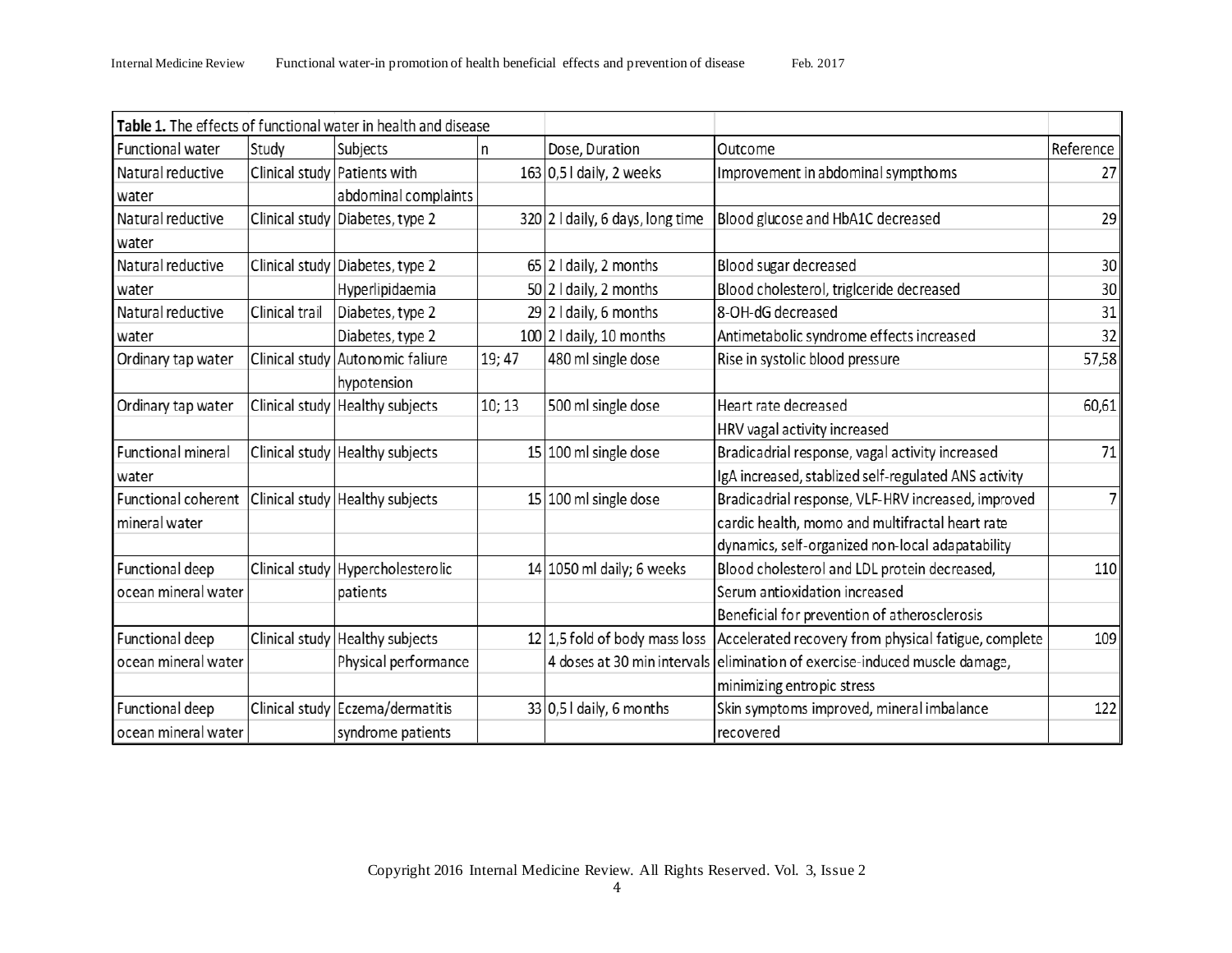## **3. Functional reduced water ‒ clinical effects**

Among functional waters natural reductive mineral water (NRW) and electrolyzed reductive water (ERW) have been the most investigated. Table 1 shows an overview of functional waters of different origin. Potable NRW and ERW are popular health-beneficial waters (1) that exhibit an alkaline pH (pH 8–10), are highly reductive, and have a negative oxidation-reduction potential and perform reactive oxygen species (ROS) scavenging activity (18). A double-blind placebo-controlled study in subjects who had abdominal symptoms such as pyrosis, dysphoria, abdominal distension, chronic diarrhea, and constipation were treated with ERW (27). The patients drank 0.5 l ERW (84 individuals) or purified tap water (79 individuals) daily for two weeks. The results showed that ERW significantly improved the abdominal complaints. In particular, chronic diarrhea patients who drank ERW showed significantly higher improvement efficacy (94.1%) compared with those who drank purified tap water (64.7%). Comprehensive clinical data suggested that drinking NRW or ERW improved oxidative-stress-related diseases (28–32). It was reported that in 45% of 320 patients with type 2 diabetes who drank 2 l natural Nordenau (Germany) mineral water per day, blood glucose and HbA1c levels were significantly decreased after six days. These levels were further decreased after long-term drinking (29). Additionally, blood cholesterol, low density lipoprotein (LDL), and creatinine levels were significantly decreased and high density lipoprotein were significantly increased. Drinking this water for a longer period resulted in an increase in the percentage of patients who were improved. In another open clinical study, 65 patients with diabetes and 50 patients with hyperlipidemia drank 2 l natural Hita Tenryousi (Japan) mineral water daily for two months. A significant decrease in blood

sugar levels was observed in 89% of the patients. Blood triglyceride and total cholesterol levels with hyperlipidemia were significantly decreased in 92% of the patients (30). Furthermore, in two doubleblind random clinical trials, the first on 29 and the second on 100 type 2 diabetes patients who drank 1 l or 2 l Hita Tenryousi mineral water per day for six or ten months, respectively, urinary 8-OH dG (a marker of DNA oxidation) was significantly decreased in the first of the two studies (31). Antimetabolic syndrome effects were noted in the second study, such as a significant decrease in starved blood sugar levels, blood pressure, total cholesterol, LDL cholesterol, GOT,  $\gamma$ -GTP and triglyceride levels, arteriosclerosis index, uric acid levels, and a significant increase in leptin levels as well as improvement of constipation (32). The clinical recommendation was that drinking up to 2 l NRW water per day was beneficial for health.

## **4.1. Mechanism of action of functional reduced water**

Clinical data suggested that ERW improved oxidative-stress-related diseases (28). The authors reported that ERW scavenged ROS and inhibited ROS-induced DNA damage *in vitro* (33). Electrolysis of water produces a strong reducing circumstance in the vicinity of a platinum cathode. On the cathodic platinum plate, hydrogen atoms (active hydrogen) and hydrogen molecules are generated. Mineral nanoparticle hydrides are also formed. Synthesized platinum nanoparticles scavenged superoxide anion radicals, hydroxyl radicals and hydrogen peroxide (34,35). These platinum nanoparticles also activated hydrogen molecules to hydrogen atoms by catalysis action. Natural reduced waters such as Hita Tenryosui water in Japan and Nordenau water in Germany also exhibited ROS scavenging activities (36). An active hydrogen mineral nanoparticles hypothesis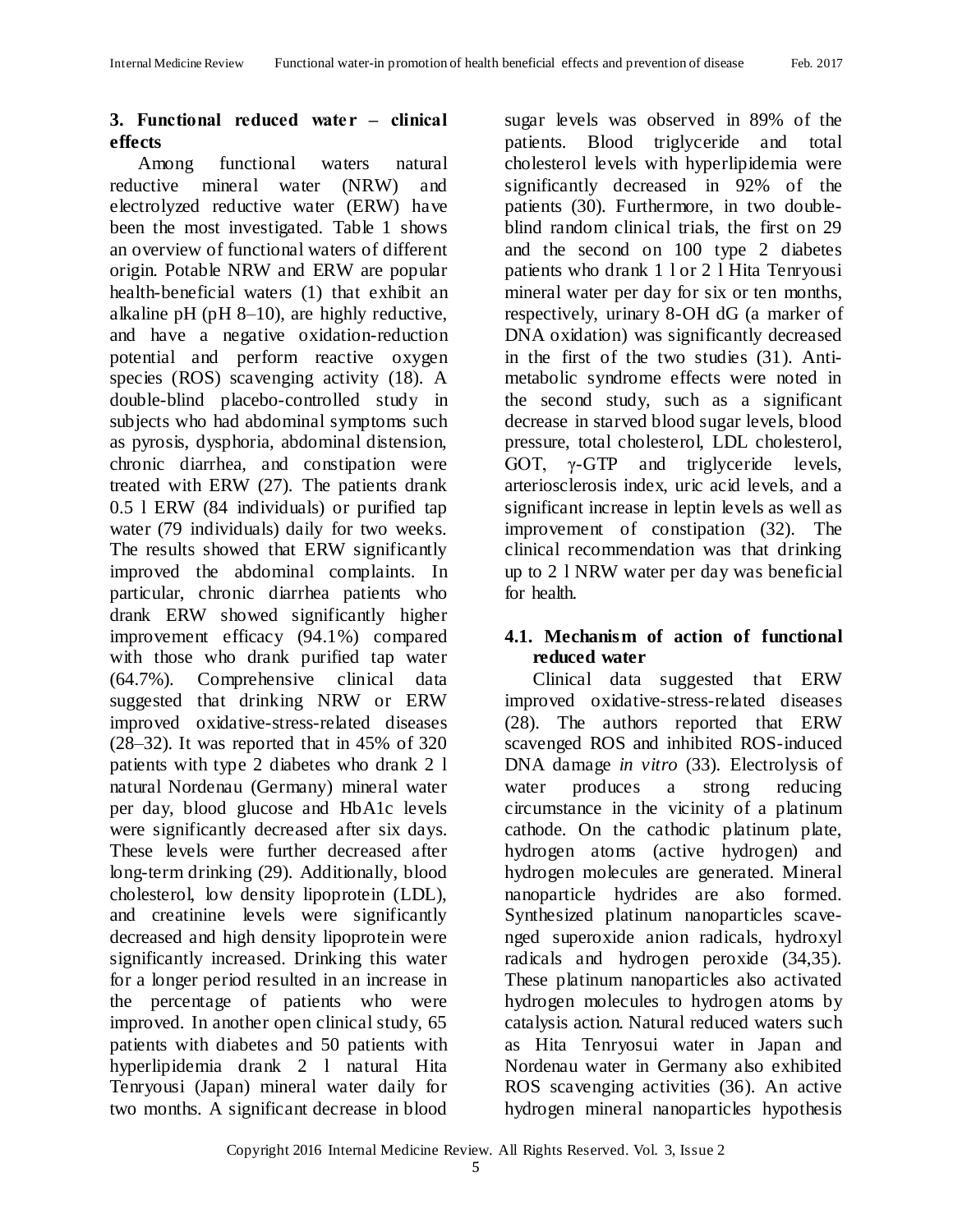of reduced water was proposed to explain the mechanism of action of both ERW and NRW (1).

The insulin deficiency of type 1 diabetes mellitus is caused by oxidative damage of pancreatic β-cells attacked by immune cells (1). Type 2 diabetes is also strongly associated with the oxidative damage of myotube and adipocyte cells due to oxidative stress, hyperphagia, and lack of exercise. The natural waters obtained from Hita Tenryosui and Nordenau, and ERW have been shown to scavenge intracellular ROS in a hamster pancreatic β-cell line (HIT-T15 cells), and remarkably accelerate the secretion of insulin. The oxidative damage induced by alloxan, a type 1 diabetes inducer, is suppressed by ERW and NRW in cells and in alloxan-induced type 1 diabetes model mice (36-39).

Similarly, ERW, Hita Tenryosui water and Nordenau water scavenge ROS in rat L6 myotube cells and enhance sugar uptake (40). Nordenau water and Hita Tenryosui water promote the phosphorylation of the insulin receptor via suppression of the activity of tyrosine protein phosphatase, which is a redox-sensitive protein, and activate PI3 kinase as well as promote the translocation of the sugar transport carrier GLUT4 to the cell membrane to promote sugar uptake (16,41). These waters also alleviate sugar tolerance damage in type 2 diabetes model mice (30,42). ERW obtained from tap water improves the symptoms of diabetes model mice (43).

# **4.2. Other mechanistic effects of functional reduced water**

Shortening of telomeres in cancer cells has been observed with ERW treatment (44). It suppresses tumor angiogenesis by scavenging intracellular ROS and suppressing the gene expression and secretion of vascular endothelial growth factor (45). ERW suppresses the growth of cancer cells and microorganisms (46,47) and induces apoptosis together with glutathione in human leukemia HL60 cells (48). Hydrogenenriched water suppresses the side effects of anti-cancer drugs (1). Oxidative-stressinduced neural cell death was suppressed by ERW (49). Hydrogen-supplemented water suppresses arteriosclerosis and various antineurodegenerative disease effects (1). The application of ERW in hemodialysis has been studied intensively recently, with improved cellular activity and reduced oxidative stress in end-stage renal disease patients (50-55). Hita Tenryosui NRW has been found to promote aquaporin activity in penetration of water into cells (56). Substances transported via aquaporin's are suggested to activate cellular immune responses, which allow prevention and/or treatment of chronic disease (1).

## **5. Ordinary drinking (tap) water ‒ clinical effects**

Consumption of ordinary drinking water has been shown to have substantial physiological effects on e.g. hemodynamic, cardiovascular and metabolic functions (57- 62) (Table 1). Intake of 480 ml of drinking water led to a significant rise in blood pressure of between 30 and 100 mm Hg in 19 patients with autonomic failure and orthostatic hypotension (59,61). A pressor effect averaging 33-37 mm Hg was found in 47 middle-aged and elderly patients with autonomic failure. Systolic blood pressure increased by 11 mm Hg in elderly but not in young controls (60). Results also indicate that the pressor effect reaches a maximum at approximately 20–25 minutes and is sustained for over 60 minutes, due to a rise in sympathetic nerve activity (58,60,63,64). In normal subjects, the analysis of the time and frequency domains revealed significant decrease in the heart rate, accompanied by a significant rise in heart rate variability (HRV) and high frequency power, indicating a shift toward increased vagal activity (60). The decline in the heart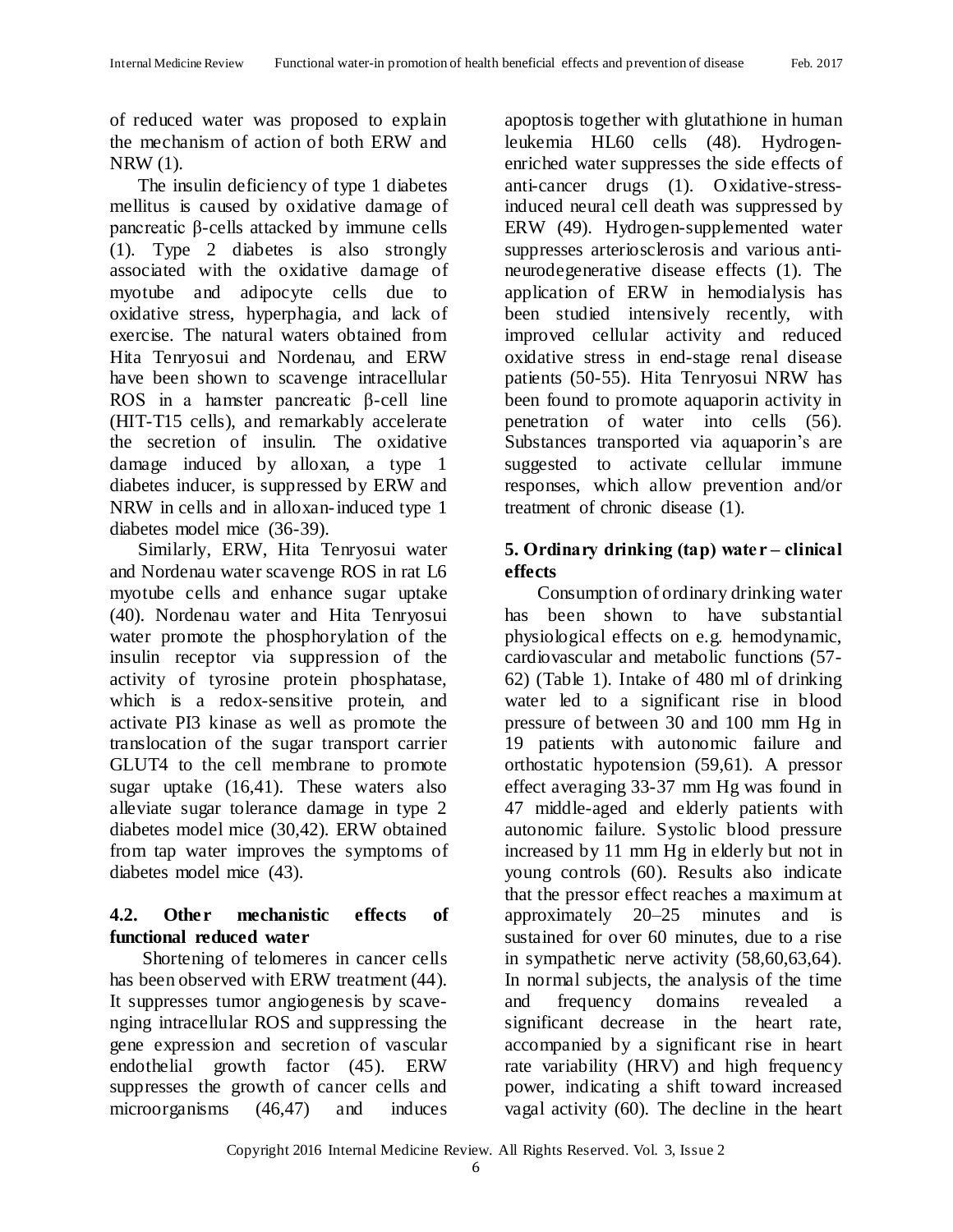rate reached its maximum at 15–35 minutes post intake (57-60). It has recently been shown that the increase in sympathetic outflow induced by water ingestion elevates cellular metabolism (6). In men, the increase in metabolic rate was mainly fueled by lipids, while in women carbohydrates were the source of increased energy production (62).

The primary sympathetic activation in response to water ingestion and the corresponding parasympathetic increase in vagus tone may be an auto-reflexive mechanism to restore homeostasis in conditions of distress, autonomic failure and dysfunction. This response is similar to that of perceptually directed, involuntary adaptive parasympathetic self-regulation of visceral functions to unconditional natural stimuli (65-69). A previous study in healthy volunteers demonstrated an instant restorative influence on the net sympathovagal activity of the heart at sensory induction of water stimuli from indoor greenery. Improvements were due to environmental air-mediated conditioning from plant transpiration of vortex-activated water (70).

#### **6. Functional mineral water as a factor in physiological self-regulation**

The improvement in adaptive physiological homeostasis demonstrated by ordinary drinking water has been further explored and clarified by ingestion of mineral water with defined functional qualities (71) (Table 1) to support physiological self-regulation and sustainable homeostasis (22,23). The increased ordering of ingested functional mineral water (FMV) was obtained by a three-dimensional topological raster field geometry that causes photons of ordinary light to self-organize, which tunes a persistent self-organized water state (71). Ingestion of a small single volume of FMW (100 ml) in 15 healthy subjects induced a bradycardial regulative response, which was dependent on an increase in

cardiac vagal activity, a rapid parasympathetic restorative response from the heart, and also significantly affected and caused a rise in salivary humoral immunity. A concomitant increase in the power spectral density (PSD) parameters in low frequency (LF) and high frequency (HF) power bands implied induction of a stabilizing resonance in autonomic regulation at frequencies in the range of 0.1 Hz induced by mid-range LF signals. This resonance is strongly enhanced in the presence of an efficient heart rate reflex response by the vagus nerve (72). No correlation between BMI and time domain or PSD parameters could be identified, indicating that the effect of control water or FMW was independent of the variation in Body Mass Index (BMI). Water intake had no effect on mean systolic and diastolic blood pressure. However, a distinct difference in blood pressure curve shape between the two waters was noted, with FMW characterized by a straight invariant horizontal line aligned along the entire time scale and different from a slightly lower control blood pressure level, which suggested that FMW has a stabilizing effect on normal blood pressure. Additionally, a significantly lower variation in the standard deviation of systolic blood pressure might indicate fewer diurnal changes in blood pressure variability.

Considering the self-regulative stabilization of blood pressure induced by FMW it might have considerable predictive value for health outcomes, especially since an elevation in the variation of circadian blood pressure and hyper-amplitude-tension is associated with an increased risk of stroke and other vascular diseases (73,74). The self-adaptive tuning of blood pressure stability proposes the minute volume of ingested FMW as a multi-scaling nonlinear inducer of pressure regulation (75). In fact, the increase in parasympathetic activity observed with functional water may compensate for the previously reported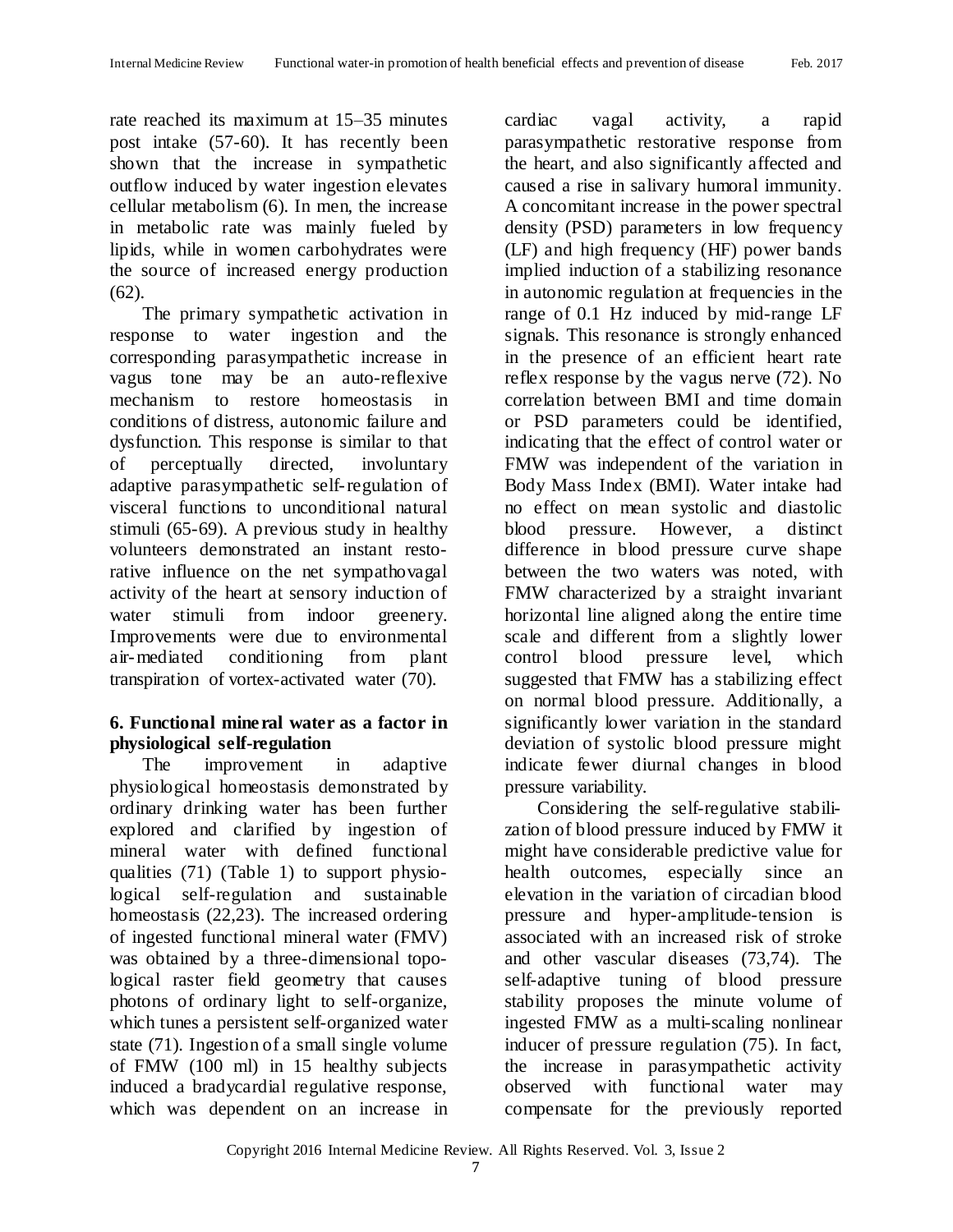increase in sympathetic activity in patients with hypertension  $(76)$ .

The autonomic adaptation to achieve homeostasis induced by FMW was partly supported by previous findings, in which similar conditions created by gaseous coherent water in air transpired from indoor greenery led to an improvement in parasympathetic activation in healthy subjects during exposure to and discrimination of the stress load from an EMF from a visual display terminal (70). The increase in parasympathetic activity was accompanied by an intensified spectral power band at frequencies in the range of 0.1 Hz in the presence of plants, which led to a state of ANS stability. The EMF contributed to an increase in the amplitude of very low frequency (VLF) signals, stimulating physiologic arousal. However, exposure to natural gaseous plant cues generated a reduction in VLF power, which indicated the plant stimuli affect involuntary responses to EMF-induced distortion in power spectral density (PSD) regulative signal processing, and that only active coherent plant cues induce qualities in air conditions equal to those of the control experiment before the EMF was applied. Since both active and control plants have a more or less similar effect on cardiac and autonomic functioning, besides the striking normalization in VLF power by the active plant, an additional involuntary non-sensory self-adaptive state accompanying sensory intake or attention can be induced by natural or specifically by coherent VLF-quenching stimuli, which is consistent with the theory of restorative effects of natural objects (66,67-69).

The nervous system reflexively regulates the immune system in real time in the same way as it controls the cardiovascular response, blood pressure, respiration and other vital functions (65). Due to the bi-directional communication between the immune and nervous systems,

external inflammatory stimuli can activate anti-inflammatory signals from the latter (65). The modulation of the immune response involves activation of afferent vagus nerve fibers (77). Thus, parasympathetic pathways can directly modulate the systemic response to pathogenic invasion. The increase in secretory Immunoglobulin A (IgA) in saliva as an immediate response to the ingestion of FMW confers a protective advantage on the host by limiting the magnitude of a potentially pathogenic peripheral immune response on mucosal surfaces. Systemic administration of functional water can alter the body water status and significantly increase the vagus nerve output. It is reasonable to assume that the rational modulation of vagus nerve activity caused by FMW may offer a preventive approach that increases resistance to various environmental pathogens.

The mechanisms suggested to mediate FMW-induced parasympathetic activation are based on stimuli that can change the molecular arrangement of cellular water in order to achieve net sympathovagal activity to obtain physiological homeostasis. The observation that HRV and PSD were unaffected by the variation in BMI between subjects indicates a dose-independent induction of nonlinear mechanisms and long-range power-law correlations involved in physiological self-regulation to maintain homeostasis (75). The parasympathetic response to FMW administered in a volume significantly below the recommended nutritional dose of ordinary water, and the observed concomitant physiological response of functional gaseous water reported previously (70), suggest a mechanism that resembles that of vortex-activated water as a mediator of subtle and unique parasympathetic stimuli (70). Since the decrease in heart rate and stimulation of vagal activity was achieved by means of a volume of FMW far below the standard dietary dose,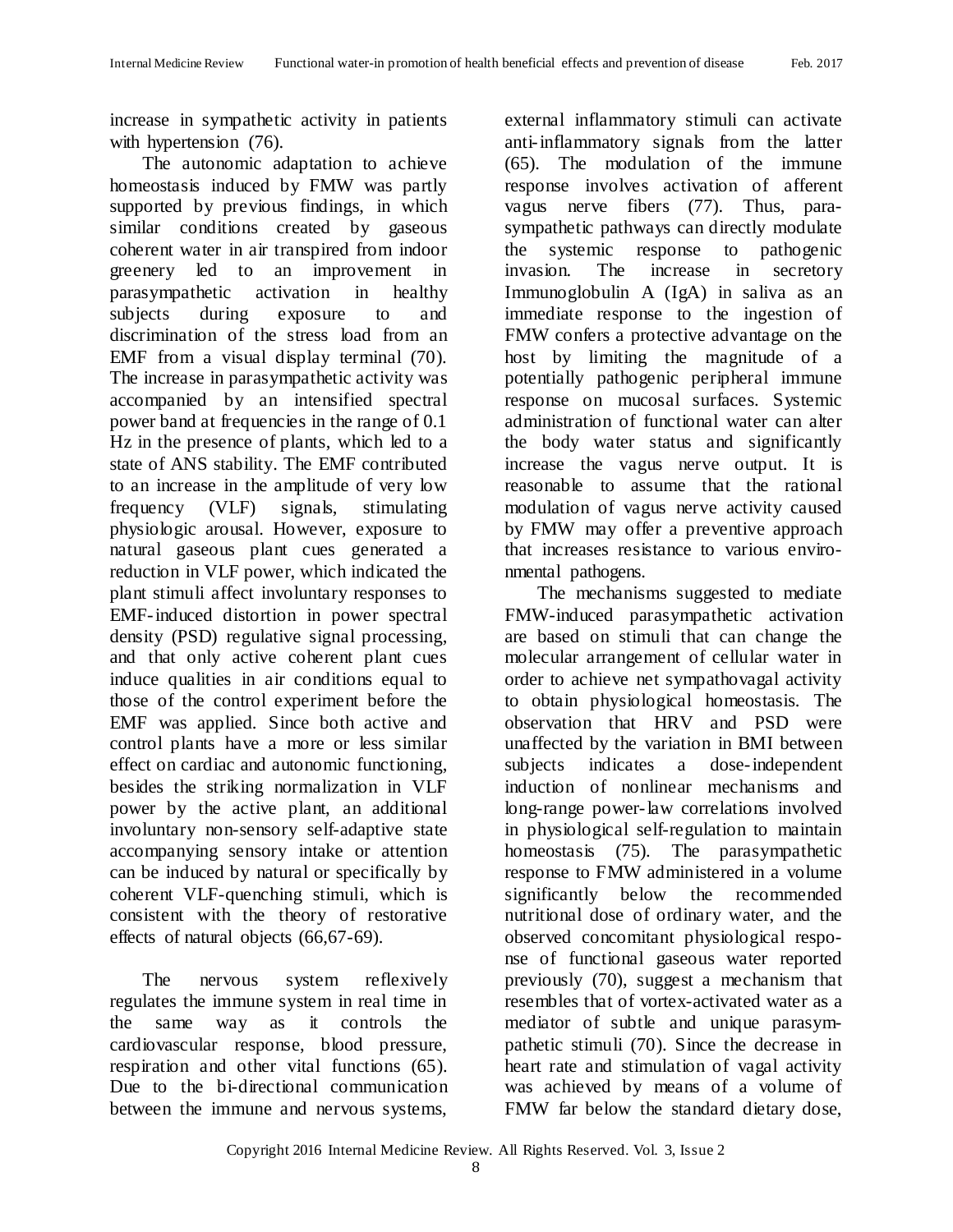the response probably excludes the previously reported sympathetic regulation of the mitochondrial energy metabolism (62). Alternatively, the gain in energy may be due to highly efficient mitochondrial or even non-mitochondrial energy obtained from activated CDs to collect environmental weak non-local EMF energy, and export it as a self-stabilized coherent energy with an almost unlimited number of free electrons that can be used in cellular biochemical work (9).

The increase in parasympathetic activity accompanied by the intensified spectral power band at frequencies in the range of 0.1 Hz on the dietary dose of FMW (71) or in the presence of an active plant-related stimuli (70) leads to a state of ANS stability. It agrees with the results of previous investigations, which identified coordination of physiological rhythmic patterns as a condition for the attainment of a coherent state of autonomic functioning (74,78,79). The involuntary adaptation of parasympathetic activity, mediated by the functional conditions of vaporous water, suggests the synchronization of a giant, cooperative EMF-coordinated network that expands laterally in liquid and gaseous states of water (80). Previous observations of improvements in net sympathovagal activity, functional restoration of major physiological systems and positive effects on the overall status of human health by means of natural cues (66-69, 81,82) indicate that the highgrade energy of FMW may be a mediator of a perceptive involuntary adaptive regulation of homeostasis.

#### **7. Functional coherent mineral water ‒ nonlocal clinical effects**

The dominant contribution of water molecules in molar terms and total mass in living systems makes water the apparent element that can give rise to a non-linear self-regulative quantum "super-coherent" state, and to a nest of CDs of water by inducing coherence among CDs forming a systemic axial coherence, such as the physiological water state of the human body (8,10). There it exists at normal body temperature, with its density fluctuations between a dominant coherent low entropy and a less frequent incoherent distorted highentropy ordering water. The former is organized in spherical coherent domains (83,84) of clustering water molecules tuning in unison their quantum oscillations in phase with a self-trapped EMF within the CDs (85), forming an inclusive endo-plasma. The CDs can be activated to collect in their environment low-grade energy with high entropy, and transform it, by exciting coherent vortices of almost free electrons, into high-grade energy, with low entropy, so that this energy can be released outwards into useful work without thermal losses (9). The unique value of such super-coherent biological water spanning all the CDs throughout water is considered one of the most important characteristics of a healthy physiological state (86).

In 15 healthy subjects drinking a low dietary volume (100 ml) of functional coherent mineral water (FCMW), the primary effect besides an expected bradycardial regulative response on the heart (7) (Table 1) was a significantly larger total power of the heart with a concomitant increasing effect on 2–3 minute oscillations in the very low frequency (VLF) power band, indicating alteration in the heart's intrinsic cardiac rhythm that is considered fundamental to health and wellbeing (87). The effect of control mineral water shifted, particularly affecting the 6–9-minute VLF signals. The coherency of FCMW was generated by having incident daylight passing through a FOL (7,21,88). The FOL works as a fractal spatial-wave "Fourier raster", capable of transforming the spatial dissonance of incident EMF oscillations into coherent wave components (88). An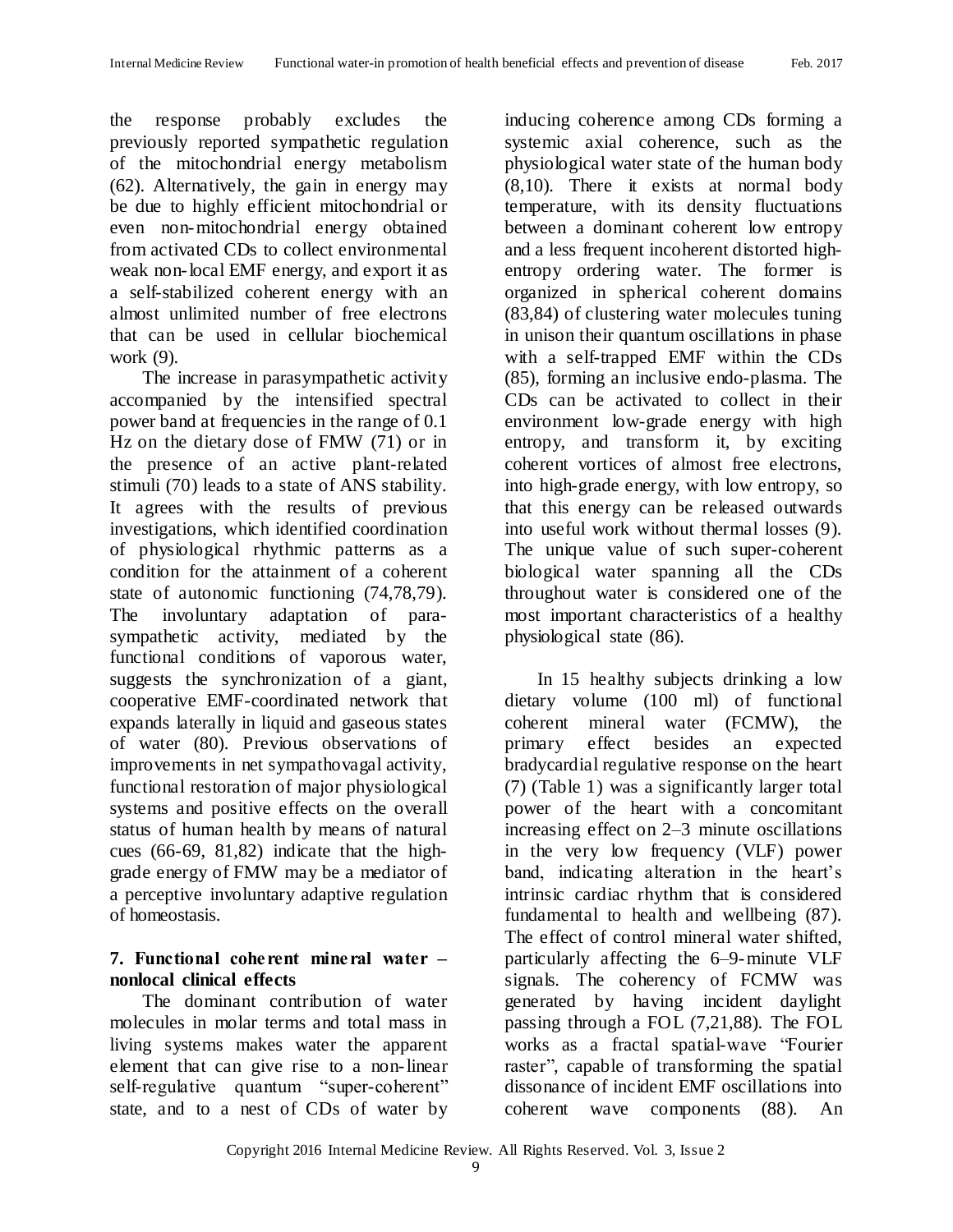organized, highly stable coherent ordering of FCMW forms on irradiation in the presence of low-entropy visible or infrared light at ambient conditions, characterized by persistent fractal long-range attraction based on self-organization ability (21).

The intrinsic regulation in VLF-induced HRV was strongly coordinated to mono and multifractal scaling of heart rate dynamics, which defines self-regulative non-local adaptability with higher capacity to respond to unpredictable stimuli and stresses, a characteristic of a healthy autonomic function (75). This result introduced new information to the results of previous findings discussed in section 6 above (6. Functional mineral water as a factor in physiological self-regulation); firstly, the beneficial effect of intake of FMW on a rapid parasympathetic restorative response, stimulating mucosal humoral immunity and a proposed self-regulative stabilization of blood pressure (71), and secondly, the humidifying effect of indoor greenery irrigated with vortex water, which improved a vagus-induced sympathovagal balance on the heart in healthy volunteers exposed to ordinary EMFs in visual display terminal work (70). The finding that consumption of FMW was likely to involve a condition of autonomic resonance (79,87) and a net sympathovagal activity on the heart contributed to new information that lowdensity coherent qualities of body water participated in the regulation of cardiovascular functioning. Since the functional quality of mineral water was generated from a three-dimensional geometrical field raster space with a pathcurve form of an interlocked vortex (71), in terms of optics, while uniformly passing through space the radiation undergoes rearrangement and transforms into a nonlinear series of wave structures with fractal ordering. This low-entropy state of highly ordered photons, assumed to generate

coherent EMF oscillations in water in the low frequency (LF) region around 0.1 Hz, was proposed as acting as a non-local resonating amplifier of intrinsic cardiac coherent oscillations. A concomitant influence on the processing of coherent oscillatory information as well as non-local functioning of liquid FMW or conditioned air from indoor greenery (70) is likely. Consequently, assessing the regulatory autonomic capacity of FMW, threedimensional path-curve forms obtained from non-local ordering of conditioned mineral water (71) or air from indoor greenery (70) appear to represent an index of vagally mediated improved HRV, which induce auto-coherent heart rhythms, typically amplifying signals in the LF region around 0.1 Hz.

Notwithstanding the VLF coupled multifractal cardiac properties obtained from drinking FCMW, the high-symmetry state of the optical vortex form generated by the two-dimensional FOL (88) gains encoded information of a bradycardial regulative response on heart rate accompanying a significant increase in the 2–3 minute VLF band, reflecting a strengthening in mono and multifractal heart-rate dynamics. Results imply that the VLF rhythms of the heart are in fact stimulated after consumption of a conditioned coherent water state, which entails a highly ordered and multifractal arrangement of the molecular configuration of the physiological "body water" with an apparent non-local EMF identity (7).

In accordance with FMW stabilizing blood pressure (71), drinking FCMW resulted in a higher consistent mean difference in curve shape from the baseline, indicating a steady arterial systolic and diastolic blood pressure. The impact of fractal scaling along with distinct classes of non-linear interactions reveal that fractal self-regulation appears to underlie important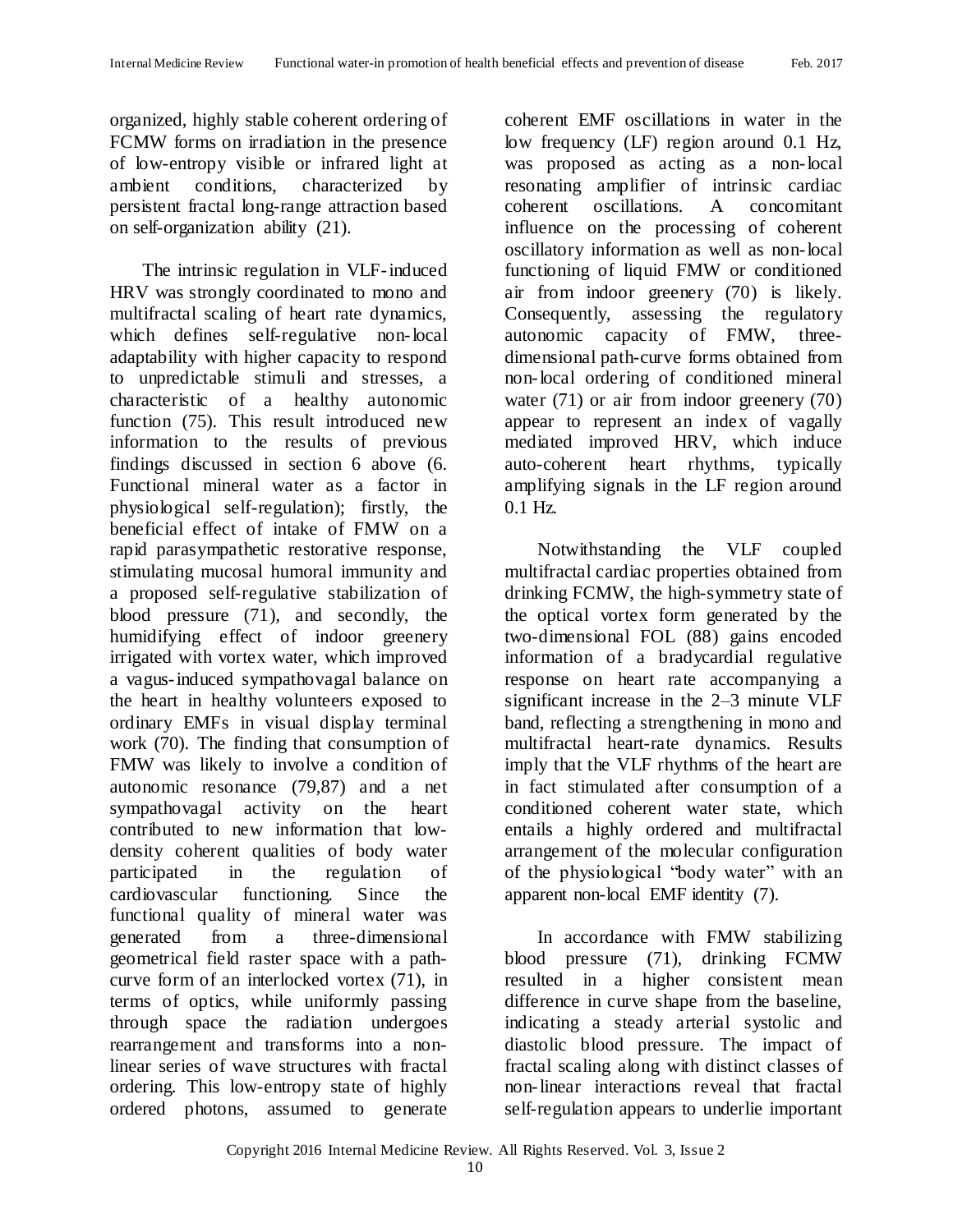aspects of cardiac VLF influence of endogenous blood pressure rhythms on the heart, which might have considerable predictive value for health outcomes (73,74).

The defined change in HRV implies the VLF rhythm is a specified intrinsic sympathetic oscillation modulated by nonlocal and nonlinear fractal signal processing (75), which is also involved with thermal, metabolic rate, hormonal, and visceral regulation (89), in addition to cardiac-related activity (90). Since the VLF band is sensitive to ruminative or worrisome thoughts frequently observed in many psychophysiological disorders, the signal has been considered a potentially powerful tool for autonomic regulation. When physiological activity was reflected to the patient in a self-management program, VLF rhythms served as an indicator of the patient's attempt to achieve a calm and peaceful internal state (89). In the presence of an EMF, the influence of higher VLF signals indicated a distortion in ordinary long-term heart cycles of an extended biological duration, possibly affecting and inducing a long-term hormonal response to external stressors – thereby optimizing individual coping ability and the perception of control (91). It has been proposed that the long-term cycles of the VLF band originate from self-oscillations in the vasomotor part of the baroreflex loop of the heart and in heart transplant recipients without autonomic innervation. The heart has very little activity in the VLF region, indicating that the majority of the activity in this band is due to autonomic influence (91,92).

## **7.1. The heart and brain rhythms overlap with geomagnetic activities**

The influence from the background nonlocal low VLF of the heart could be related to the fact that in order to load energy in the water CDs, a resonating magnetic field is needed (14). In higher organisms, such as

humans, these fields can be induced by the nervous system. In elementary organisms, such as bacteria or yeast cells and physiological liquids, i.e. water, environmental fields like geomagnetic fields can serve as the inducer (14,90,93). These modes act as stationary fields produced by the magnetic activity occurring in the shell whose boundaries are the surface of the earth-conductive ionosphere resonant cavity, which acts as a mirror wall for VLF and Alfvén waves (83). Aqueous solutions of bicarbonates, superoxide radicals, and other ROS, when excited, show variations in energy-emitting activity that have been found to correlate with fluctuations in the geomagnetic field (93). Accordingly, bacterial and viral DNA sequences have been found to induce low-frequency EMFs in high aqueous dilutions (92). The formation of condensed DNA copies was triggered by the ambient geomagnetic EMF background of VLFs related to the Schaumann resonances (SR), specifically the 7.8 Hz band. In humans, physiological rhythms and global collective behaviors are not only synchronized with solar and geomagnetic activity, but disruptions in these fields can also invoke adverse effects upon human health and behavior (94). It is well established that the resonant frequencies of geomagnetic Ultra Low Frequencies (ULF) (0.006–0.2 Hz) overlap closely with the frequencies of the cardiovascular system (0.002 Hz–0.2 Hz), while SR (7.8–51 Hz) directly overlap with those waves of the human brain (Theta 4–7 Hz, Alpha 8–12 Hz, Beta 12–30 Hz, and Gamma 30–100 Hz). It is expected that variations in intensity in these fields have a strong correlation with changes in HRV indices, especially with changes in the VLF rhythms of HRV (93). Based on these observations, the outcome of experimental observations from indoor greenery (70), and the constitution of a fractal quantum dissipative state (21) of FMW (71) or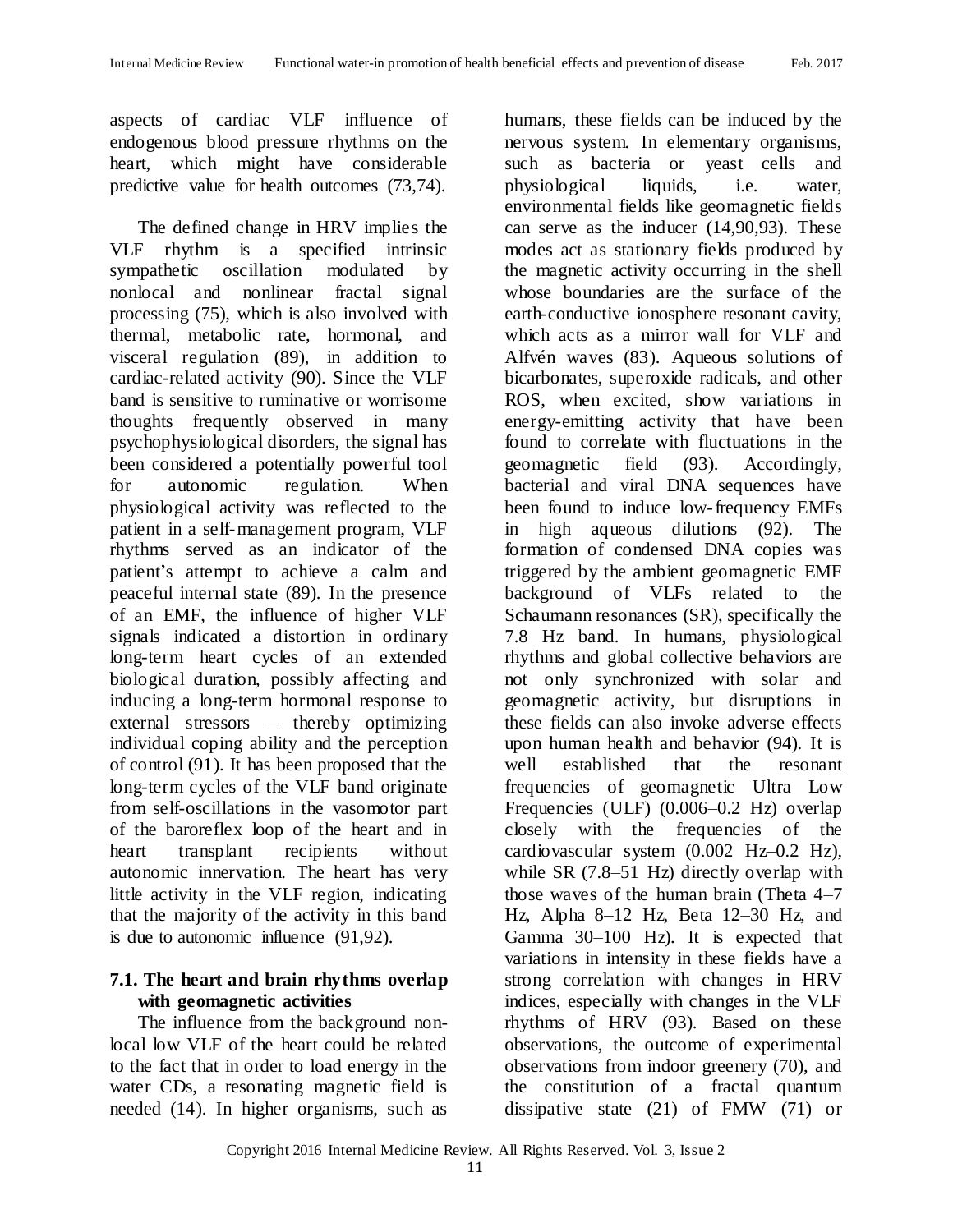FCMW (7), implies this water state is a plausible amplifier of extending VLF signals compliant with those of a ULF with an enhanced dominating impact on specifically 2–3 minutes (5.6–7.8 mHz) long-range VLF rhythms of the heart, and different from the local effect of control mineral water on particularly 6–9 minutes (2.9–3.9 mHz) VLF signals, which includes a generic restraint of the entire VLF band.

To get a collective performance of water CDs, which can give rise to resonance with intrinsic VLF rhythms, would require a uniform rate of energy loading from, e.g., a magnetic field for all involved CDs (14). A plausible interaction with geomagnetic ULF can affect the human cardiovascular system, because several ULFs are in a comparable range with those of the human heartbeat and its rhythms (95). The external non-local background load of conditioned EMF photons in water CDs is in resonance with, e.g., the frequency of ULF geomagnetic field pulsations that can be biotropic (96), specifically, stable continuous pulsations (Pulsations continuous; Pc). Accordingly, Class Pc4 (time period 45–150 sec) or Pc5 (time period 150–600 sec) (97) may contribute to the rise in cardiac intrinsic 2–3 minute VLF rhythms (92). This observation adds partly new information that VLF rhythms obtained from two-dimensional path-curves represent a strengthening of healthy multifractal heart rate dynamics (75) strongly correlating with non-local selfregulation mechanisms, underlying the fact that the VLF rhythm is the primary source of this rhythm within the heart itself (87).

# **7.2. Double vagal-sympathetic response hypothesis**

The reflexive neural regulation of the immune system in real time is in accordance with the cardiovascular response, blood pressure, respiration, and other vital functions (65,98). The modulation of the immune response, a cardioprotective effect on the heart (65), and promotion of energy conservation by maintaining the heart rate lower than the intrinsic effect on heart rate (65) involves parasympathetic activation of afferent vagus nerve fiber (99). The previous observation on consumption of FMW (71) supported a proposed parasympathetic mediated self-regulative stabilization of blood pressure, accompanying a protective advantage of mucosal humoral immunity by the increase in secretory IgA in saliva. However, drinking FCMW, the sympathetic VLF influence on a temporally and marginally time-limited increase in blood pressure, and the consistency of a steady difference in blood pressure curve shape from baseline, with a densified stabilized secretory IgA on mucosal surfaces, conforms partly with the double vagalsympathetic response hypothesis (77). The mechanism behind this response suggests that the sympathetic pressor effect evoked by the intake of water raised an immediate counterbalanced cardiac vagal activity, which promotes a bradycardial effect (100- 103). The bradycardial response on consumption of FCMW water is proposed as elicited from a non-local and fractal organized modulation of the 2–3 minute VLF rhythm on the heart, offering a preventive and stabilizing effect on blood pressure with an additional densified protection against mucosal pathogenic colonization. Importantly, to keep autonomic balance a healthy system is constantly and dynamically changing (75). Therefore, an important indicator of the status of health of the regulatory systems is the capacity to respond to and adjust the relative autonomic balance, e.g. the heart rate, to the appropriate state for the context the individual is engaged in at any given moment (94). Consequently, the dynamic bradycardial regulatory response accompanying the 2–3 minute induced VLF rhythm identified a reflexively intrinsic and non-local originated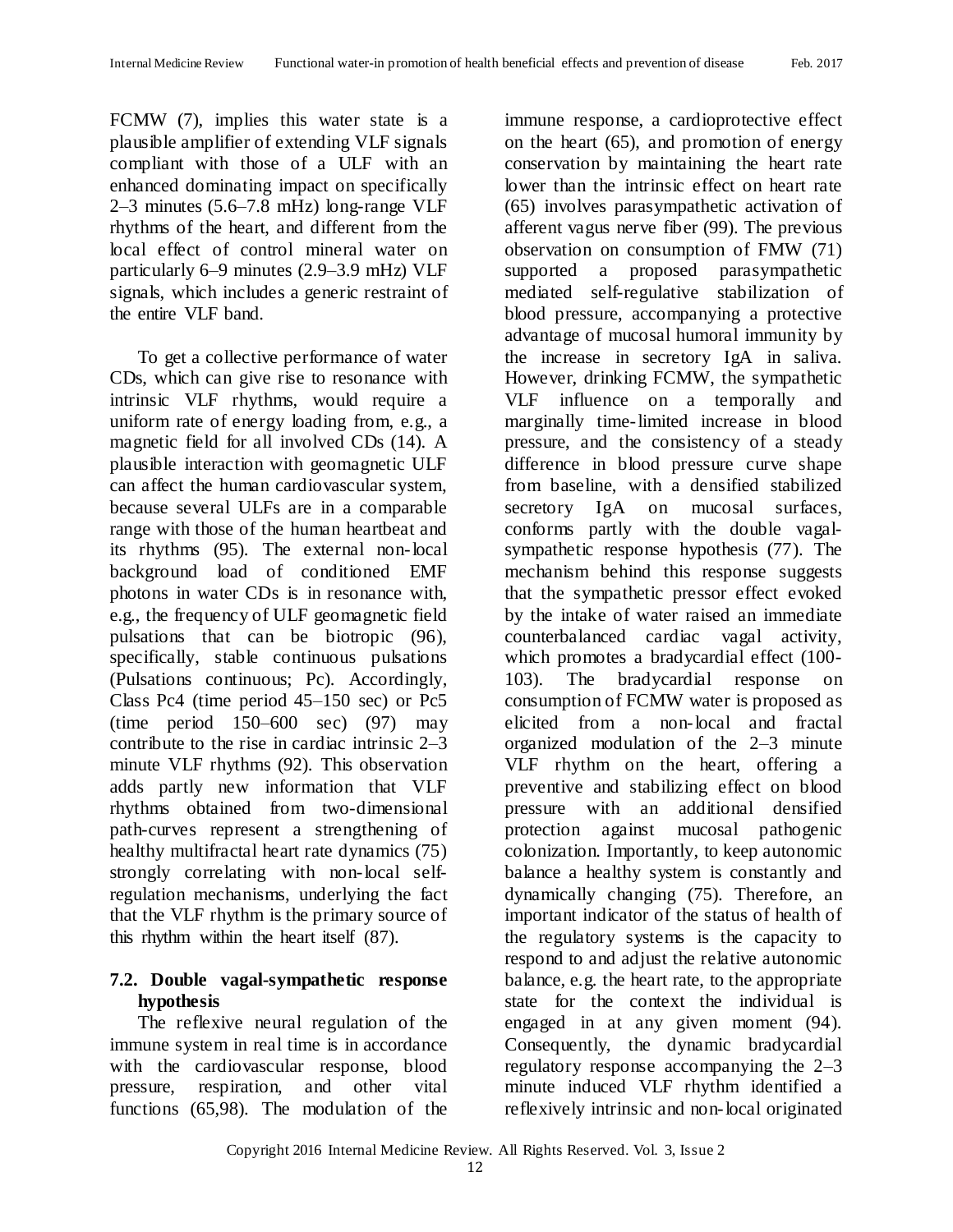ability of the physiological self-regulatory system to maintain the relative balance between the sympathetic and parasympathetic systems, independent of sympathetic or parasympathetic controls or the autonomic balance between these controls as indexed by different measures of HRV (104). The rise in normal 2–3 minute VLF power obtained in a restful sitting position appears to promote and indicate a selfsustained and healthy function. Accordingly, the apparent shift from local longer  $(6-9)$ minute) to non-local shorter  $(2-3$  minute) VLF rhythms strengthens a self-oscillatory global sympathetic outflow from the heart's intrinsic activity, where the VLF-induced change in beat-to-beat fluctuations of the heart regulate an adaptive, minor and steady rise in blood pressure (94).

#### **7.3 Coherent domains export quantum electrodynamic energy**

The quantum properties of the functional coherent state of mineral water (21) at ambient temperature and pressure conditions relate to quantum electrodynamic (QED) field theory (86), as evoked by the interaction between the high-entropy photons of incident ordinary daylight passing through the high-symmetry FOL raster space. According to the theory of dissipative systems' ability to self-regulate (105), it was implied that the exchange of energy and entropy with the environment relied on the fact that the absorption of spatially self-organized low-entropy photons of incident conditioned sunlight into highgrade energy with low entropy displaces the equilibrium towards a dominance of coherent water CDs. Likewise, the CDs of functional coherent mineral water were characterized by a distinctive configurative coherent aqueous state with a fractal scaling low-entropy relationship in radiative temperature fluctuations that maintained a self-organized structural adaptation irrespective of ambient temperature (21). When

energy from the quantum field was captured by the incident photons, they were selftrapped and turned into an excited state of coherent photons oscillating in phase with the quantum EMF (86). At this point, the Lamb-like shift, a critical number of coherent water molecules are tuned together and are enclosed within the CDs, where a phase transition occurs (86). The coherent oscillations of the molecules in the CDs no longer require any external supply of energy. CDs are stabilized and self-organized on all scale levels, which in the coherent state of mineral water was identical to a strong power law relationship in the fractal scaling boundary of thermal IR emission flickering, characterized by high persistence, and the existence of CDs that enable a reservoir of quasi-free electrons (21).

CDs are spontaneous receptors of weak non-local EMF signals (86). Water molecules become structurally clustered, not only attracting adjacent water molecules but also other guest molecules able to resonate with the same frequency (9). With a further increase in density, the CDs become a net exporter of energy because the selfstabilized coherent state has a lower energy than the ionization threshold of an ordinary water state (86). Such coherent CDs contain millions of a low-entropy state of non-local clustered water molecules, and a nonvanishing probability of having an infinite number of quasi-free electrons that can be donated readily to electron-acceptor systems. The quasi-free electrons, considered as the most significant property of a quantum coherent system, form frictionless vortices with an extremely long lifespan (10), lasting for days or weeks depending on a selfregulated magnetic moment that aligns coherent intrinsic and external vortices that cannot degrade thermally. In view of the novel observation in FCMW of a VLF mediated oscillation with non-local origin, the significant decrease in heart rate,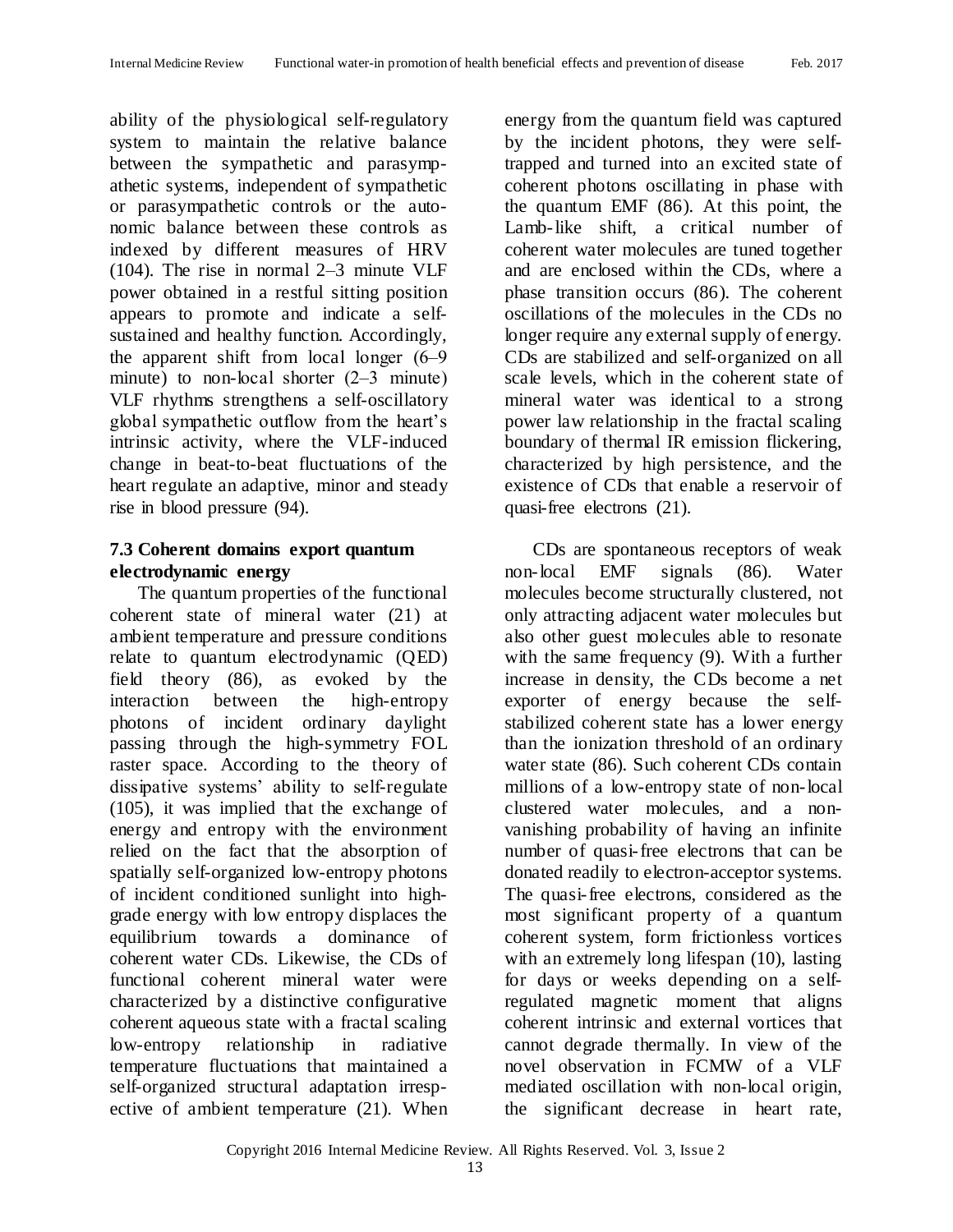independent of changes in respiratory sinus arrhythmia accompanied by an approximate decline (4.5% related to the control 2.6%) in intermediary aerobic mitochondrial metabolism and in the production of bio-logical energy (i.e. adenosine triphosphate, ATP), the CDs can be a candidate in a proposed mimic role of an enzyme functioning as a source of highly excited electrons (86). Hypothetically, in their excited coherent phase the CDs could act as a donator of excited electrons or catalyze an excitation to a fairly low activation energy to free them to be able take part in the mitochondrial electron transfer at just the activation energy of a specific enzyme corresponding exactly with the excitation energy of the relevant coherent state of clustering CDs (86). Notably, the recent study on drinking 500 ml of ordinary water found the metabolic rate enhanced by 30%, mainly fueled by the oxidation of lipids in men and carbohydrates in women (62).

Considering the VLF coupled multifractal cardiac properties obtained from drinking FCMW, the high-symmetry state of the path-curve form generated from a twodimensional FOL gains encoded information of physical matter in three-dimensional space (106). A counteracting spherical force of two vortices flowing in opposite directions reconstructs a higher state of spatial symmetry of incident photons of ordinary light at different frequencies that are organized virtually according to fractal wave dynamics in space passing the geometry. Self-trapped higher-symmetrystate photons captured by water CDs may oscillate in resonance with collective coherent electron vortices and molecular rhythms within the excited CDs (9). In the ordered coherent water state, an incremental oscillatory change in a dynamic concentric temperature gradient aligns with the formation of two interlocking vortices flowing in opposite directions, with a slight

difference in thermal IR temperature between the two gradient path-curve forms (21). Accumulated, condensed and structurally ordered energy distributed into several concentric temperature zones of the two interlocking vortices was aligned with a broadening temperature interval towards lowered temperatures in the segments with most ordered CDs.

## 8. Functional deep ocean mineral water – **clinical effects**

Deep ocean mineral water designates a water that flows below 500 m from the surface of the sea (107). Supplementation with a desalinated dietary volume of FDOM acts as a primordial source of nutritional minerals and trace elements. Besides the major minerals, more than 70 trace elements and micro-nutritionals have been documented (108) (Table 1). Observations of FDOM effects have shown consistent antiatherogenic effects against dietary challenges (109-110). In a double-blind study on 42 hypercholesterolemic subjects (110) randomly divided in three groups (drinking reverse osmotic water, FDOM or magnesium-fortified water) the 14 volunteers who drank 1050 ml FDOM daily for six weeks had a decrease in blood total cholesterol and this effect was progressively enhanced with time. Serum low-density lipoprotein-cholesterol was also decreased. Further, total cholesterol levels in FDOM subjects were significantly lower than those in the two other groups. FDOM consumption also increased the antioxidative capacity in serum. As hypercholesterolemia is the major cause of atherosclerosis in humans, the treatment with FDOM can be beneficial for the prevention of atherosclerosis (110).

To test a hypothesis whether deep oceans contain the evolutionary preferred constituents, as terrestrial organisms indeed evolved from deep oceans, the supply of FDOM to humans, as a land creature, may replenish the loss of molecular complexity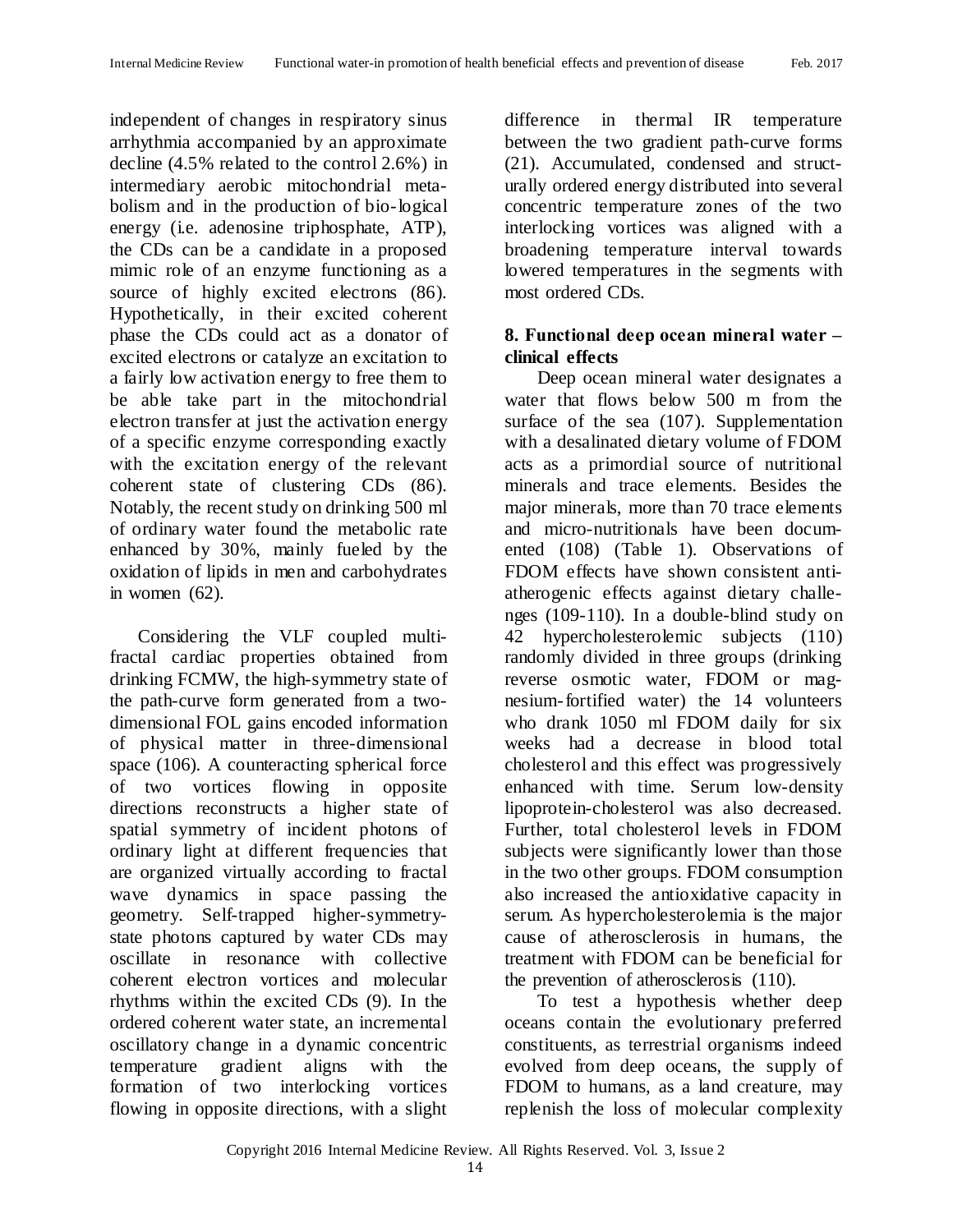associated with evolutionary sea-to-land migration (108). A study was performed on 12 healthy humans to investigate the time required for physical performance to recover after a dehydrating exercise running on a motorized treadmill (maximum running time was 240 min) when FDOM or a placebo drink was administered for rehydration. Measures of physical performance, physiological stress, and muscle damage were determined at 4, 24 and 48 h during recovery. Consumption of FDOM during recovery at an amount equivalent to 1.5 times each individual body mass loss, and divided into four sub-supplements ingested at 30-minute intervals, substantially accelerated recovery from physical fatigue in aerobic power and enhanced lower-body muscle power after a prolonged bout of dehydrating exercise. This improvement appears to be associated with complete elimination of exercise-induced muscle damage, suggesting that FDOM contains components that can complement and enhance the molecular and cellular complexity of humans to minimize entropic stress produced during prolonged physical activity in the heat. The key components of FDOM contributing to the observed ergogenic benefits are not exactly known. The constituents of the FDOM are characterized by enriched contents of minerals (boron, magnesium, lithium, and rubidium), where boron is known to attenuate exercise-induced rise in plasma lactate (111) and to prevent magnesium loss (112). Serum magnesium concentration and dietary magnesium intake are known correlates of muscle strength (113). Consequently, as a primary contributing factor, the components in FDOM may work cooperatively to sustain normal human performance.

The higher content of magnesium, lithium and rubidium in FDOM may be associated with strengthened antioxidant capability against oxidative stress during post-exercise stress recovery (114). In animals, lack of magnesium in their diet leads to increased free radical production (115), while magnesium supplementation eliminates free radical production (116,117). Lithium can increase the free radical scavenging capability and thus help to increase the resilience of a cell against destructive free radical attack (118).

One significant feature of FDOM is the enriched rubidium content compared to fresh water. Rubidium concentration increases considerably in seawater as the depth of the ocean approaches 450 meters. The concentration in human plasma is 2.5–3.0 times higher than that found in FDOM (119) and has a high retention rate in the human body (120), and has been suggested as an essential factor in preserving biological integrity against daily entropic stress (121). Drinking 500 ml FDOM daily for six months restores mineral imbalance in atopic eczema/dermatitis syndrome (AEDS) (122) and skin symptoms were improved in 27 out of 33 patients. The consumption of FDOM resulted in a significant decrease in hair potassium while selenium levels increased. The toxic minerals mercury and lead decreased significantly. The mineral

imbalance may be involved in the pathogenesis of AEDS and drinking FDOM may be useful in treatment of AEDS.

## **9. Conclusions**

1) Functional water originated in Japan in the 1930s. The Japanese Society for Functional water was established in 2001 and scientific studies on various functional waters have been performed to date. Functional waters produced in Japan have to be reviewed and approved by the Ministry of Health and Welfare and authorized according to the Pharmaceutical Affairs Law to be admitted for the market. Countries within the European Union and United States do not have any legislative claims on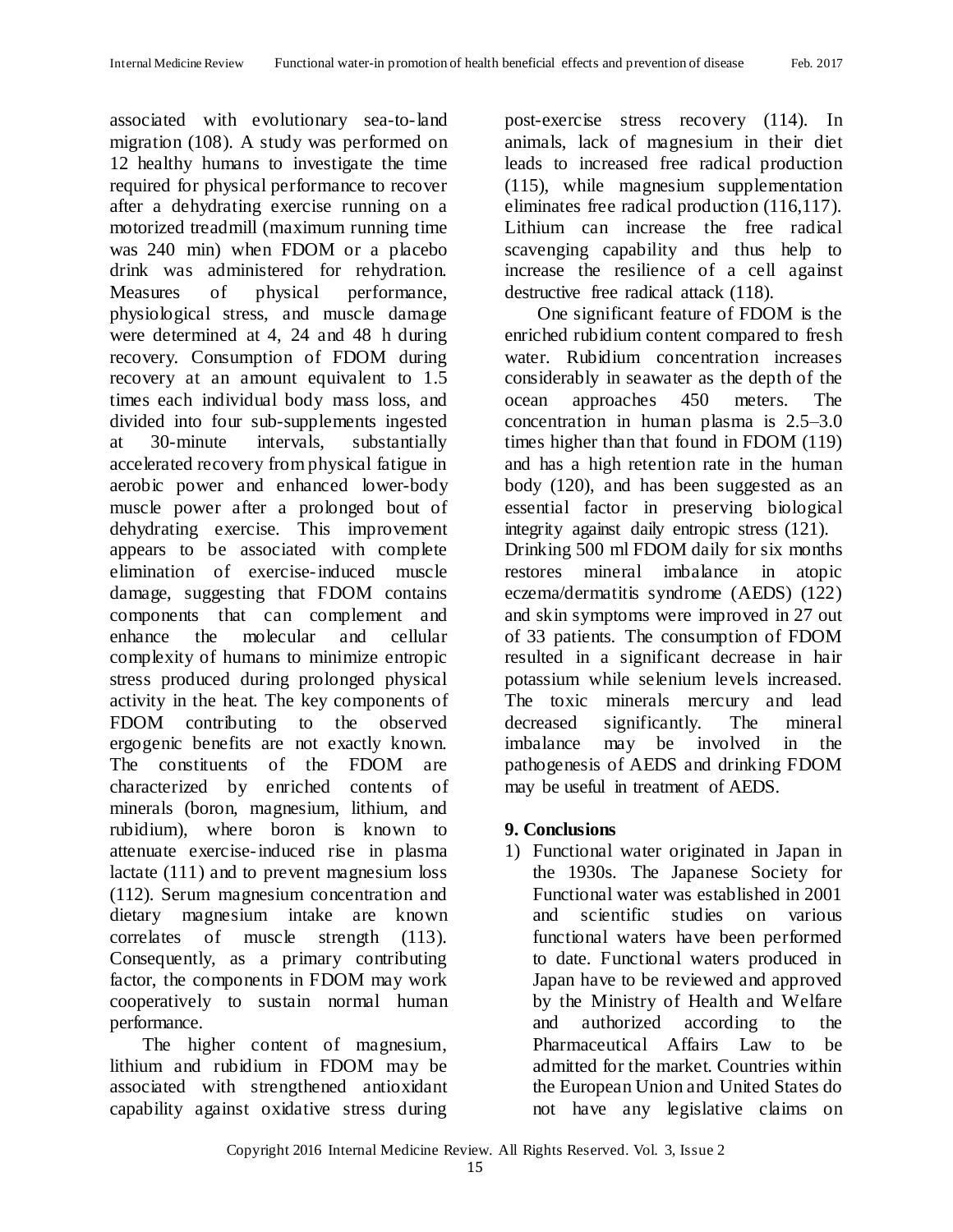functional water.

- 2) The Functional Water Association in Japan defines functional water as a water that promotes the status of health and from which both treatment and physiological function have been scientifically demonstrated and shown to be reproducible, and where useful healthbeneficial effects have been identified among natural and artificially treated waters.
- 3) Accumulating evidence has shown that particularly reduced waters are health beneficial and suppress oxidative-stressrelated diseases, especially type 2 diabetes, which has been studied extensively. The mechanisms are considered to be connected to the hydrogen molecule and its activation, conversion and stabilization in interaction with nanoparticles that may act as antioxidants.
- 4) Functional mineral waters and their coherent equivalents comprise a capacity to maintain physiological self-regulation to reduce variability associated with nonlinear and non-local mechanisms involved in maintaining homeostasis. Formation of a "super-coherent" giant physiological water state is considered one of the most important characteristics of a healthy physiological state.
- 5) Functional and desalinated deep ocean mineral water can increase human robustness against entropic physical exhaustive challenge by elimination of oxidative tissue damage, generate reduction of hypercholesterolic effects with plausible retardation of atherosclerosis, and alleviation of the pathogenesis of atopic eczema/dermatitis syndrome.

#### **List of abbreviations:**

Food for specific health uses, FOSHU; Reactive oxygen species, ROS; Coherent domains, CDs; Electromagnetic field, EMF; Fibonacci optical lattice, FOL; Functional deep ocean mineral water, FDOM; natural reductive water, NRW; electrolyzed reductive water, ERW; Glycated hemoglobin, HbA1c; 8-hydroxy-2-deoxyguanosine, 8-OH dG; low density lipoprotein, LDL; Deoxyribonucleic acid, DNA; glutamic oxaloacetic acid transaminase, GOT; γ-GTP, γ-glutamyl transpeptidase; functional mineral water, FMW; Functional coherent mineral water, FCMW; power spectral density, PSD; Low frequency, LF; high frequency, HF; very low frequency, VLF; autonomous nervous system, ANS; immunoglobulin A, IgA; body mass index, BMI; Schaumann resonances, SR; heart rate variability, HRV; ultra-low frequencies, ULF; quantum electrodynamic, QED; adenosine triphosphate, ATP; atopic eczema/dermatitis syndrome, AEDS.

#### **Competing Interests:**

The author has no financial interests or any other conflicts of interest to disclose.

## **References**

- 1. Shirahata, S, Hamasaki, T, & Teruya, K. (2012). Advanced research on the health benefit of reduced water. *Trends in Food Sci & Technol., 23*, 124-131.
- 2. Kubomara, K. (1998). Japan redefines functional foods*. Prepared Foods, 167*, 129-32.
- 3. Martirosyan, DM, & Singh J. (2015). A new definition of functional food by FFC: what makes a new definition unique? *Func Food Health Dis., 5(6)*, 209-223.
- 4. Shirihata, S. (2002). Reduced water for prevention of diseases. In: Shirihata S (Ed.) *Animal Cell Technology: Basic & applied aspects* (12: 25-30). Dordrecht: Kluwer Academic Publishers.
- 5. Shirihata, S. (2004). Reduced water. In: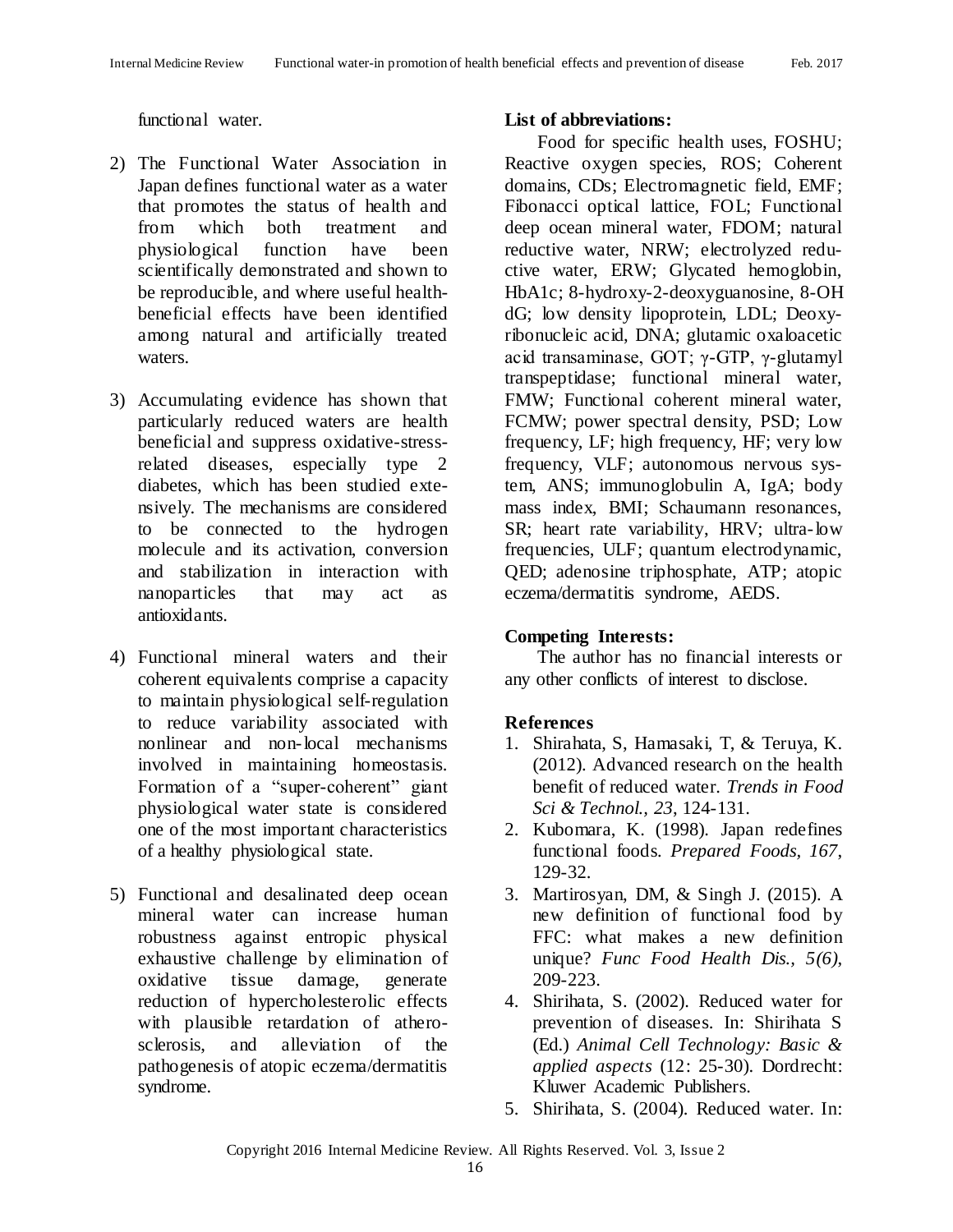*Characteristics and application technology ‒ Application to the fields of agriculture, foods, and medical therapy* (33-45). Tokyo: N.T.S.

- 6) Johansson, B. (2009). Effects of functional water on heart rate, heart rate variability, and salivary immunoglobulin A in healthy humans: A pilot study. *J Alter Compl Med., 15(8),* 871-877.
- 7) Johansson, B, & Sukhotskaya, S. (2016). Drinking functional coherent mineral water accompanies a strengthening of the very low frequency impact on heart rate variability, and mono and multifractal heart rhythm dynamics in healthy humans. *Func Food Health Dis., 6(6),* 388-413.
- 8) Del Giudice, E, Pulselli, RM, & Tiezzi, E. (2009). Thermodynamics of irreversible processes and quantum field theory: an interplay for the understanding of ecosystem dynamics. *Ecol Model., 220,* 1874-1879.
- 9) Brizhik, L, Del Giudice, E, Jörgensen, SE, Marchettini, N, & Tiezzi, E. (2009). The role of electromagnetic potentials in the evolutionary dynamics of ecosystems. *Ecol Model., 220*, 1865- 1869.
- 10) Marchettini, N, Del Giudice, E, Voeikov, V, & Tiezzi, E. (2010). Water: A medium where dissipative structures are produced by coherent dynamics. *J Theor Biol., 265,* 511-516.
- 11) Hirokawa, N, Tanaka, Y, Okada, Y, & Takeda, S. (2006). Nodal flow and the generation of left-right asymmetry. *Cell, 125,* 33-45.
- 12) Hove, JR, Koster, RV, Forouhar, AS, Acevedo-Bolton, G, Fraser, SE, & Gharib, M. (2003). Intracardic fluid forces are an essential epigenic factor for embryonic cardiogenesis. *Nature, 421*, 172-177.
- 13) Voeikov, VL. (2007). Fundamental role of water in bioenergetics. In Belussov, LV, Voeikov, VL, Martynuk, VS (Eds.)

*Biophotonics and Coherent Systems in Biology* (89-104). New York, Springer.

- 14) Montagnier, L, Del Giudice, E, Aissa, J, Lavallee, C, Motschwiller, S, Capolupo, A, Polcari, A, Romano, P, Tedeschi, A, & Vitiello, G. (2015). Transduction of DNA information through water and electromagnetic waves. *Electromagn Biol Med., 34(2),* 106-112.
- 15) Brizhik, LS, Del Giudice, E, Tedeschi, A, Voeikov, VL. (2011). The role of water in the information exchange between the compartments of an ecosystem. *Ecol Model., 222,* 2869- 2877.
- 16) Shirahata, S, Li, Y, Hamasaki, T, Gadek, Z, Teruya, K, Kabayama, S, Otsubo, K, Morisawa, S, Ishii, Y, & Katakura, Y. (2007). Redox regulation by reduced waters as active hydrogen donors and intracellular ROS scavengers for prevention of type 2 diabetes. In: Smith, R (Ed.), *Cell technology for cell products* (99-101). Dordrecht: Springer.
- 17) Hou, C-W, Tsai, Y-S, Jean, W-H, Chen, C-Y, Ivy, JL, Huang, C-Y, & Kuo, C-H. (2013). Deep ocean mineral water accelerates recovery from physical fatigue. *J Intern Soc Sports Nutr., 10(7),* 1-7.
- 18) Sugihara, S, Suzuki, C, & Hatanaka, K. (2001). The mechanisms of activation of substances by minimal catalyst water and application in keeping foods fresh. *Water, 3*, 87-94.
- 19) Ikeda, S, Takata, T, Komoda, M, Hara, M, Kondo, JN, Domen, K, Tanaka, A, Hosono H, & Kawazoe, H. (1999). Mechano-catalysis a novel method for over-all water splitting. *Phys Chem Chem Phys., 1,* 4485-4491.
- 20) Domrachev, A, Roldigin, GA, Selivanovsky, DA. (1992). Rule of sound and liquid water a dynamically unstable polymeric system in mechanochemically activated processes of oxygen production on earth. *J Phys Chem., 66,*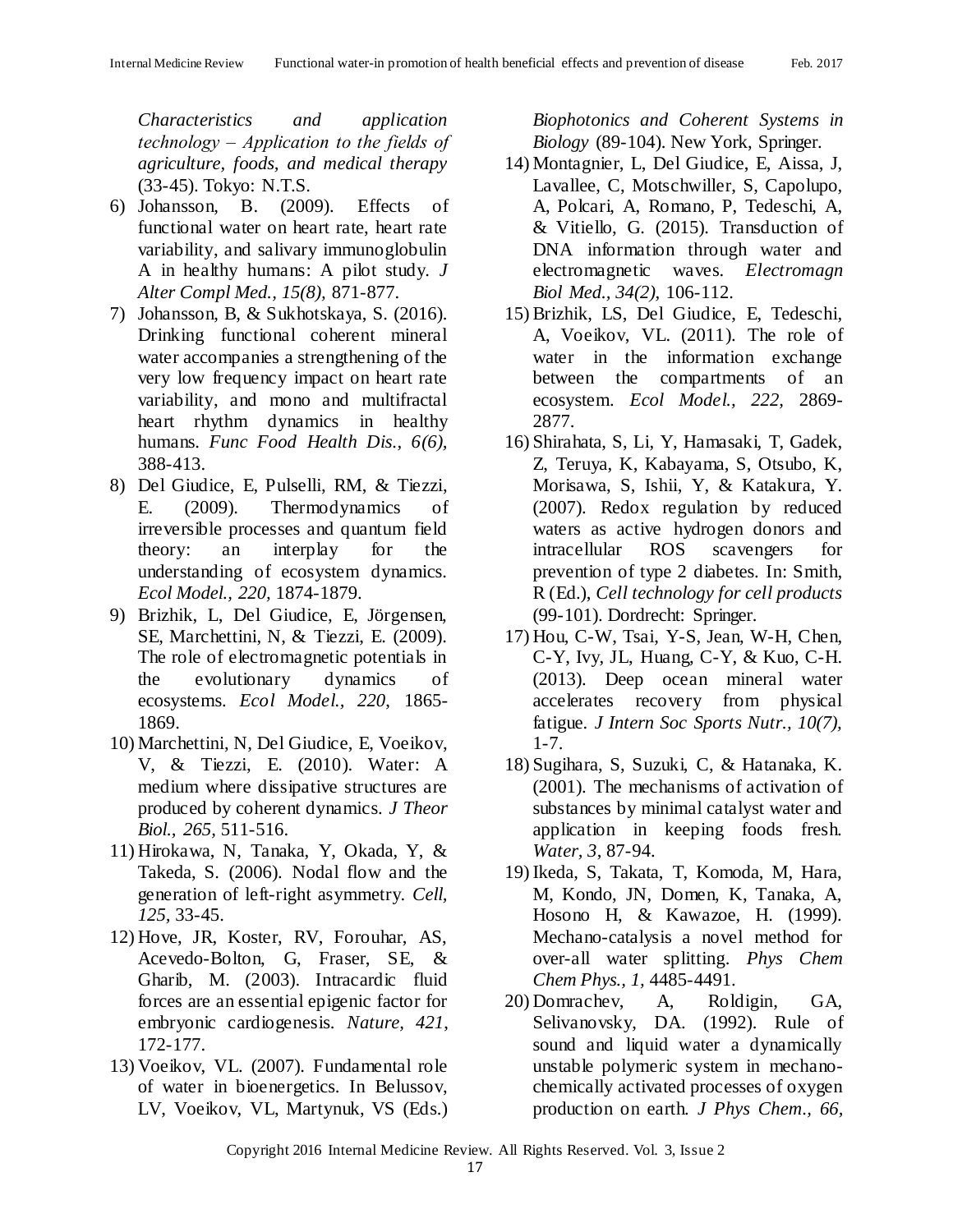851-855.

- 21)Johansson, B, & Sukhotskya, S. (2012). Allometric scaling behaviour – A quantum dissipative state implies a reduction in thermal infrared emission and fractal ordering in distilled coherent water. *Water, 3*, 100-121.
- 22) Diplock, AT, Aggett, PJ, Ashwell, M, Bornet, F, Fren, EB, & Roberfroid, MB. (1999). Scientific concepts of functional foods in Europe: Consensus document. *Brit J Nutr., 81(Suppl. 1),* S1-S27.
- 23) Asp, N-G. (2001). Health effects of probiotic and preprobiotic foods. *Scand J Nutr., 45*, 57.
- 24) Siro, S. (2008). Functional food. Product development, marketing and consumer acceptance ‒ A review. *Appetite, 51(3*), 456-467.
- 25) Westmark, CJ. (2014). Definition of functional food. Healthy, functional, and food compounds. Similarities and differences between these categories. Bioactive food compounds. *Introduction to functional food science: Textbook.* 2 nd edition. Richardson, TX: Functional food Center.
- 26) FDA Regulation. U.S. Food and Drug Administration. Guidance for Industry: Evidence-based review system for the scientific evaluation of health claims  $-$ Final.

[http://www.fda.gov/Food/GuidanceRegu](http://www.fda.gov/Food/GuidanceRegulation/Guidance%20DocumentsRegulatoryInformationLabelingNutrition/ucm073332.htm) [lation/Guidance](http://www.fda.gov/Food/GuidanceRegulation/Guidance%20DocumentsRegulatoryInformationLabelingNutrition/ucm073332.htm) 

[DocumentsRegulatoryInformationLabeli](http://www.fda.gov/Food/GuidanceRegulation/Guidance%20DocumentsRegulatoryInformationLabelingNutrition/ucm073332.htm) [ngNutrition/ucm073332.htm.](http://www.fda.gov/Food/GuidanceRegulation/Guidance%20DocumentsRegulatoryInformationLabelingNutrition/ucm073332.htm) (Accessed on July 2013).

- 27) Tashiro, H, Kitahora, T, Fujiyama, Y, & Banba, T. (2000). Clinical evaluation of alkali-ionized water for chronic diarrhea ‒ placebo-controlled double-blind study. *Digest Absorp., 23,* 52-56.
- 28) Hayashi, H, & Kawamura, M. (2002). Clinical application of electrolyzedreduced water. In: Shirahata, S. (Ed.), *Animal cell technology: Basic & applied aspects* (12: 31-36). Dordrecht: Kluwer

Academic Publishers.

- 29) Gadek, Z, Li, Y, & Shirihata, S. (2006). Influence of natural reduced water on relevant test parameters and reactive oxygen species concentration blood of 320 diabetes patients in the prospective observation procedure. In: Lijima, S, & Nishijima, KI (Eds.), *Animal cell technology: Basic & applied aspects* (14: 377-385). Dordrecht: Springer.
- 30) Osada, K, Li, YP, Hamasaki, T, Abe, M, Nakamichi, N, & Teruya, K. (2010) Anti-diabetes effects of Hita Tenryosui water, a natural reduced water. In: Ikura, K. (Ed.), *Animal cell technology: Basic & applied aspects* (15: 307-313). Dordrecht, Springer.
- 31) Matsubayashi, N, Hisamoto, T, Murao, N, & Hara, T. (2008). About effect of socalled reduced water on diabetes patients. In *The abstract book of the 46th Kyushu Regional Meeting of Japan Diabetes Society*, 42.
- 32) Higashikawa, F, Kuriya, T, Noda, M, & Sugiyama, M. (2009) Verification of improving action of mineral water on lipid metabolism in clinical trials. In: *Abstract book of the 7th meeting of the Japanese Society of Preventive Medicine*, 20.
- 33) Shirahata, S, Kabayama, S, Nakano, M, Miura, T, Kusumoto, K, & Gotoh, M. (1997) Electrolyzed-reduced water scavenges active oxygen species and protects DNA from oxidative damage. *Biochem Biophys Res Commun., 234*, 269-274.
- 34) Hamasaki, T, Kashiwagi, T, Imada, T, Komatsu, T, & Li, Y. (2008) Kinetic analysis of superoxide anion radicalscavenging and hydroxyl radicalscavenging activities of platinum nanoparticles. *Langmuir., 24,* 7354- 7367.
- 35) Kajita, M, Hikosaka, K, Litsuka, M, Kanayama, A, Toshima, M, & Miyamoto, Y. (2007). Platinum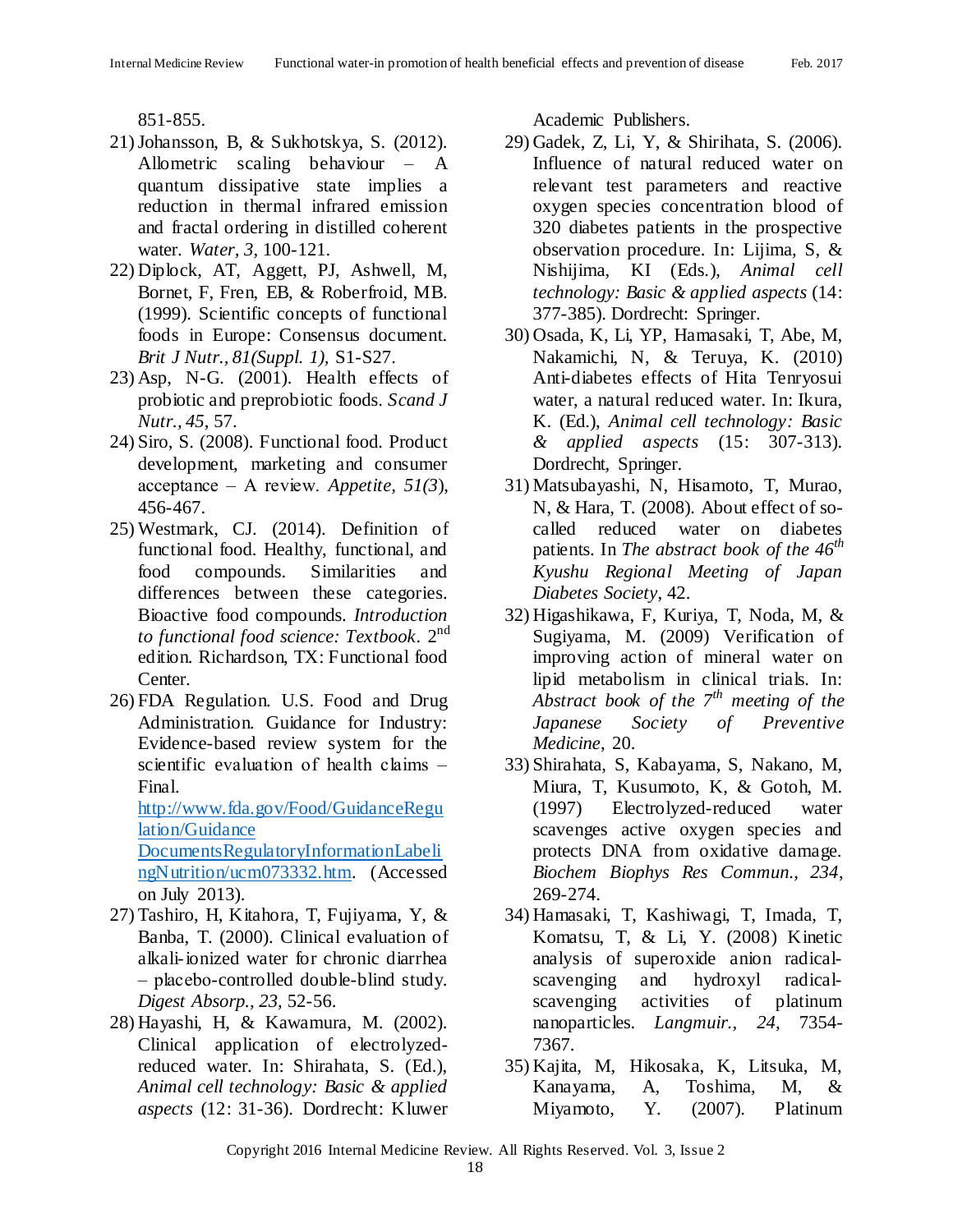nanoparticles as a useful scavenger of superoxide anion and hydrogen peroxide. *Free Radical Res., 41,* 615-626.

- 36) Li, Y-P, Nishimura, T, Teruya, K, Maki, T, Komatsu, T, & Hamasaki, T. (2002). Protective mechanism of reduced water against alloxan-induced pancreatic β-cell damage: scavenging effect against reactive oxygen species. *Cytotechnol., 40,* 139-149.
- 37) Li, Y-P, Teruya, K, Katakura, Y, Kabayama, S, Otsubo, K, Morisawa, S. (2005) Effect of reduced water on the apoptotic cell death triggered by oxidative stress in pancreatic β HIT T15 cell. In: Godia, F, & Fussenegger, M. (Eds.), *Animal cell technology meets genomics* (121-124) Dordrecht: Springer.
- 38) Li, Y-P, Hamasaki, T, Nakamichi, N, Kashiwagi, T, Komatsu, T, & Ye, J. (2011). Suppressive effects of natural reduced waters on alloxan-induced apoptosis and type 1 diabetes mellitus. *Cytotechnol., 63(2)*, 205–210, doi: 10.1007/s10616-011-9343-z.
- 39) Li, Y-P, Hamasaki, T, Teruya, K, Nakamishi, N, Gadek, Z, & Kashiwagi, T. (2010). Suppressive effects of electrolyzed reduced water on alloxaninduced apoptosis and type 1 diabetes mellitus. *Cytotechno*l., doi:10.1007/s10616-010-9317-6.
- 40) Oda, M, Kusumoto, K, Teruya, K, Hara, T, Maki, S, & Kabayama, S. (1999) Electrolyzed and natural reduced water exhibit insulin-like activity on glucose uptake into muscle cells and adipocytes. In: Bernard, A, Griffiths, WN, & Wurm F. (Eds.), *Animal cell technology: Products from cells, cells as products* (425-427). Dordrecht: Kluwer Academic Publishers.
- 41) Shirahata, S, Nishimura, T, Kabayama, S, Aki, D, Teruya, K, & Otsubo, K. (2001). Anti-oxidative water improves diabetes. In: Linder-Olsson, E. (Ed.), *Animal cell technology: From target to*

*market* (574-577). Dordrecht: Kluwer Academic Publishers.

- 42) Gadek, Z, & Shirahata, S. (2002). Changes in the relevant test parameters of 101 diabetes patients under the influence of the so called "Nordenauphenomenon". In: Shirahata, S. (Ed.), *Animal cell technology: Basic and applied aspects* (12: 427-431). Dordrecht: Kluwer Academic Publishers.
- 43) Kim, M-J, & Kim, H-K. (2006). Antidiabetic effects of electrolyzed reduced water in streptozotocin-induced and genetic diabetic mice. *Life Sci., 79*, 2288- 2292.
- 44) Shirahata, S, Murakami, E, Kusumoto, K, Yamashita, M, Oda, M, & Teruya, K. (1999) Telomere shortening in cancer cells by electrolyzed-reduced water. In: Ikura, K (Ed.) *Animal cell technology: Challenges for the 21st century* (355- 359). Dordrecht: Kluwer Academic Publishers.
- 45) Ye, J, Hamasaki, Y, Nakamishi, M, Komatsu, T, & Kashawagi, T. (2008). Inhibitory effect of electrolyzed water on tumor angiogenesis. *Biol Pharmaceut Bull., 31*, 19-26.
- 46) Hamasaki, T, Kashiwagi, T, Aramaki, S, Imada, T, Komatsu, T, Li, Y. (2005). Suppression of ell growth by platinum nanocolloids as scavengers against reactive oxygen species. In: Godia, F, & Fussenegger, M. (Eds.), *Animal cell technology meets genomics* (249-251). Dordrecht, Springer.
- 47) Komatsu, T, Kabayama, S, Hayashida, A, Nogami, H, Teruya, K, & Katakura, Y. (2001). Suppressive effect of electrolyzed reduced water on the growth of cancer cells and microorganisms. In: Linder-Olsson, E. (Ed.), *Animal cell technology: From target to market* (220- 223)*.* Dordrecht: Kluwer Academic Publishers.
- 48) Tsai, C-F, Hsu, Y-W, Chen, W-K, Chang, W-H, Yen, C-C, & Ho, Y-C.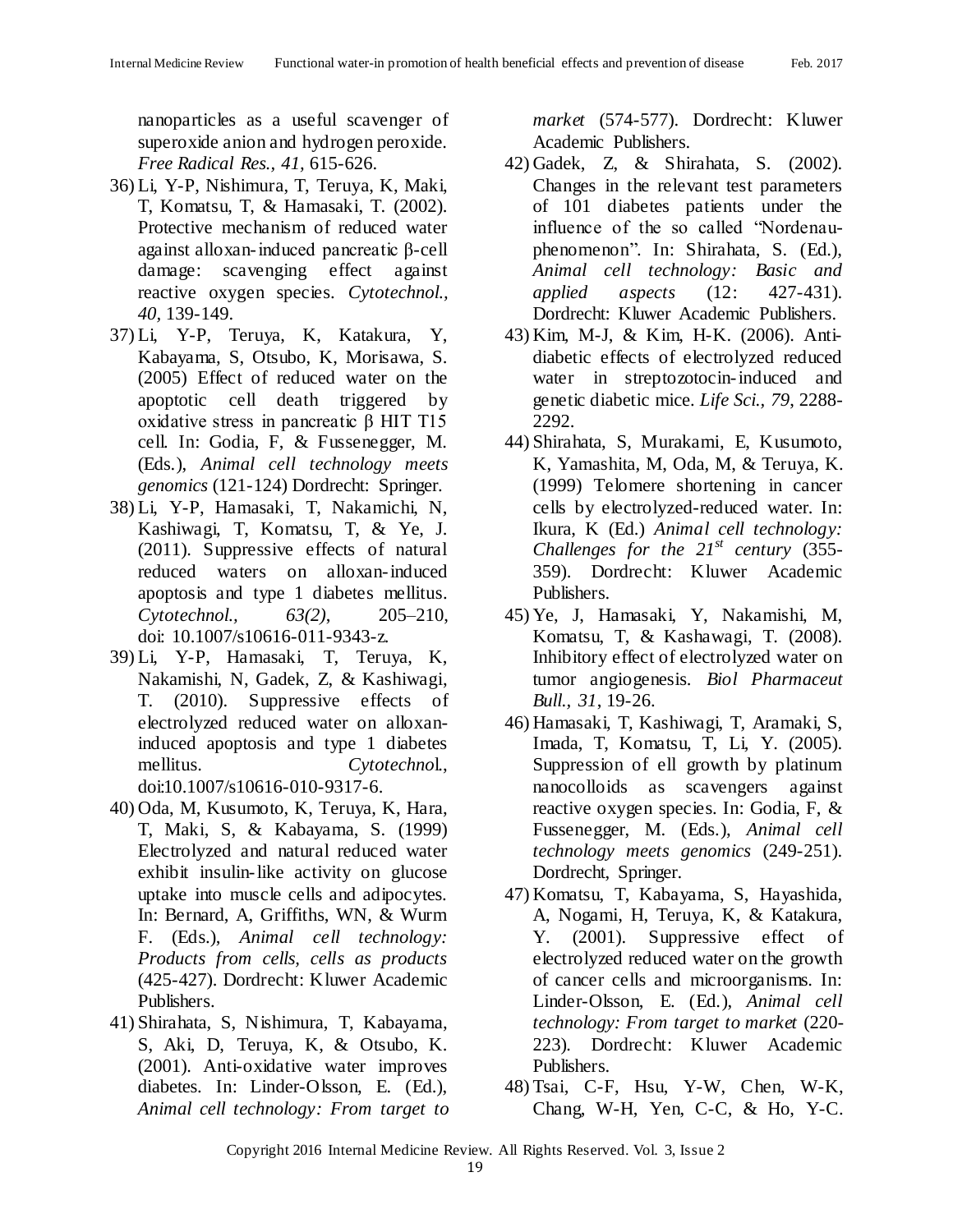(2009). Hepatoprotective effect of electrolyzed reduced water against carbon-tetrachloride-induced liver damage in mice. *Food Chem Technol., 47*, 2031-2036.

- 49) Kashiwagi, T, Hamasaki, T, Kabayama, S, Takaki, M, Teruya, K, Katakura, Y. (2005). Suppression of oxidative stressinduced apoptosis of neural cells by electrolyzed reduced water. In: Godia, F, & Fussenegger, M. (Eds.), *Animal cell technology meets genomics* (257-259). Dordrecht, Springer.
- 50) Huang, K-C, Yang, C-C, Lee, K-T, & Chien, C-T. (2003). Reduced hemodialysis-induced oxidative stress in end-stage renal disease patients by electrolyzed reduced water. *Kidney Internat., 64*, 704-714.
- 51) Huang, K-C, Yang, C-C, Hsu, S-P, Lee, K-T, & Liu, H-W. (2006). Electrolyzedreduced hemodialysis-induced erythrocyte impairment in end-stage renal disease patients by electrolyzed reduced water. *Kidney Internat., 70,* 391- 398.
- 52) Huang, K-C, Hsu, S-P, Yang, C-C, Ou-Yang, P, Lee, K-T, & Morisawa, S. (2010). Electrolyzed-reduced water improves T-cell damage in end-stage renal disease patients with chronic hemodialysis. *Nephrol Dialys Transplant., 25,* 2730-2737.
- 53) Nakayama, M, Kabayama, S, Terawaki, H, Nakayama, K, Kato, K, & Sato, T. (2008). Less-oxidative hemodialysis solution rendered by cathode-side application of electrolyzed water. *Hemodial Internat. International symposium on home hemodialysis,* 11, 32-327.
- 54) Nakayama, M, Nakano, H, Hamada, H, Itami, N, Nakasawa, R, & Ito, S. (2010). A novel bioactive hemodialysis system using dissolved dihydrogen  $(H_2)$ produced by water electrolysis: a clinical trial. *Nephrol Dialys Transplant., 25,*

3026-3033.

- 55) Zhu, WJ, Nakayama, M, Mori, T, Nakayama, K, Katoh, J, & Morata, Y. (2011). Intake of water with high levels of dissolved hydrogen  $(H<sub>2</sub>)$  suppresses ischemia-induced cardio-renal injury in Dahl salt sensitive rats. *Nephrol Dialys Transplant., 26*, 2112-2118.
- 56) Kitagawa, Y, Liu, C, & Ding, X. (2011). The influence of natural mineral water on aquaporin water permeability and human natural killer cell activity. *Biochem Biophys Res Commun., 409*, 40-45.
- 57)Jordan, J, Shannon, JR, Grogan, E, Biaggioni, I, & Robertson, D. (1999). A potent pressor response elicited by drinking water. *Lancet, 353*, 723.
- 58)Jordan, J, Shannon, JR, Black, BK, Ali, Y, Farley, M, Costa, F, Diedrish, A, Robertson, RM, Biaggioni, I, & Robertson, D. (2000). The pressor response to water drinking in humans. A sympathetic reflex. *Circulation, 101*, 504-509.
- 59) Cariga, P, & Mathias, CJ. (2001). Haemodynamics of the pressor effect of oral water in human sympathetic denervation due to autonomic failure. *Clin Sci., 101,* 313-319.
- 60) Routledge, HC, Chowdhary, S, Coote, JH, & Townend, JN. (2002). Cardiac vagal response to water ingestion in normal subjects. *Clin Sci., 103*, 157-162.
- 61) Schroeder, C, Bush, VE, Norcliffe, LJ, Luft, FC, Tank, J, Jordan J, & Hainsworth, R. (2002). Water drinking acutely improves orthostatic tolerance in healthy subjects. *Circulation, 106,* 2806- 2811.
- 62) Boschmann, M, Steiniger, J, Hille, U, Tank, J, Adams, F, Sharma, AM, Klaus, S, Luft, FC, & Jordan, J. (2003). Waterinduced thermogenesis. *J Clin Endocrinol Metab., 88*, 6015-6019.
- 63) Scott, EM, Greenwood, JP, Gilbey, SG, Stoker, JB, & Mary, DA. (2001). Water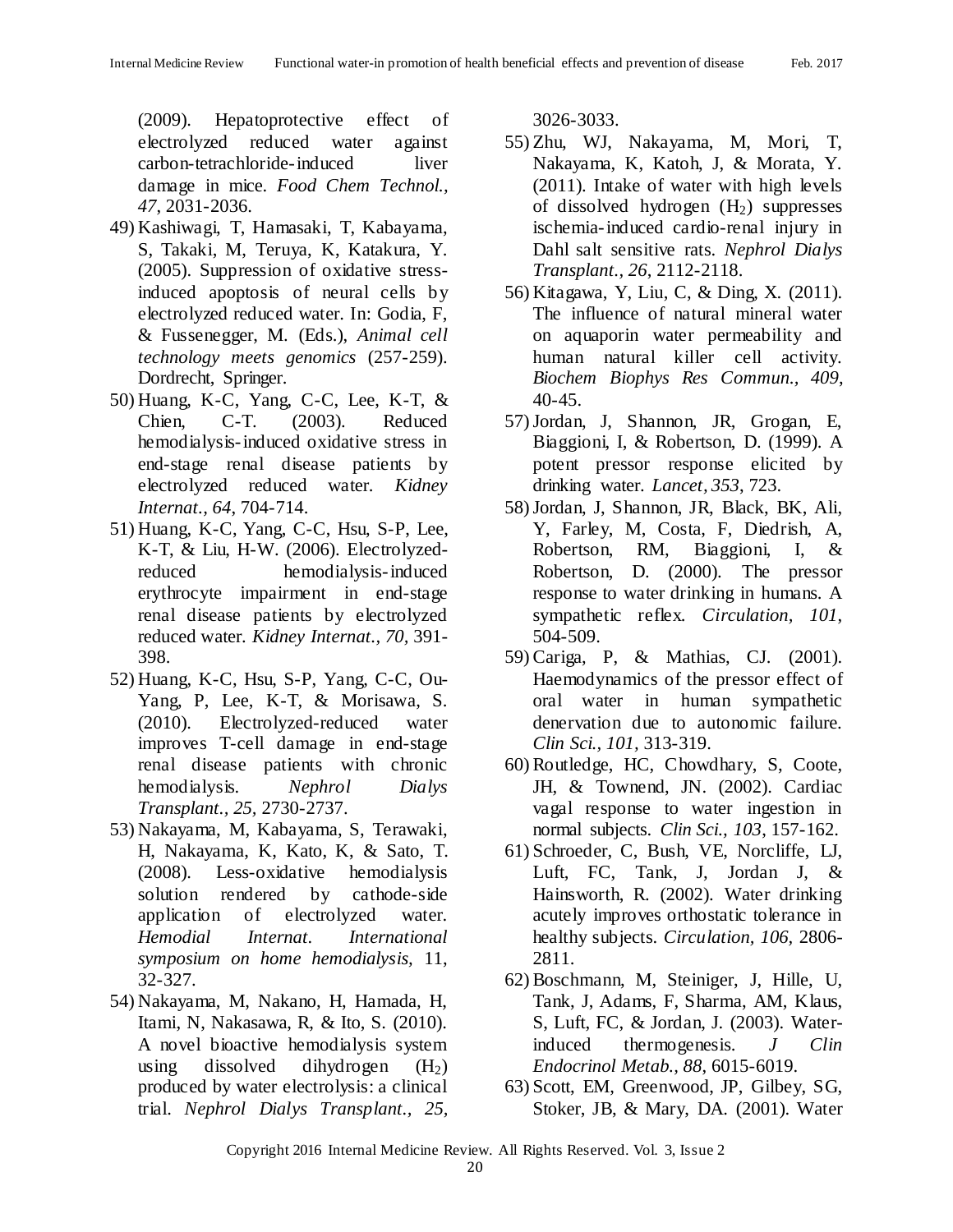ingestion increases sympathetic vasoconstrictor discharge in normal human subjects. *Clin Sci., 100,* 335-342.

- 64) Tank, J, Schroeder, C, Stoffels, M, Diedrich, A, Sharma, AM, Luft, FC, & Jordan, J. (2003). Pressor effect of water drinking in tetraplegic patients may be a spinal reflex. *Hypertension, 41,* 1234- 1239.
- 65) Tracey, KJ. (2002). The inflammatory reflex. *Nature, 420,* 853-859.
- 66) Ulrich, RS, Simons, RF, Losito, BD, Fiorito, E, Miles, MA, & Zelson, M. (1991). Stress recovery during exposure to natural and urban environments. *J Environ Psychol., 11,* 201-230.
- 67) Ulrich, RS, & Parsons, R. (1992). Influences of passive experiences with plants on individual well-being and health, In: Relf, D. (Ed), *Human benefits of plants* (93-105). Portland, OR: Timber Press.
- 68) Lohr, VI, Pearson-Mims, CH, & Goodwin, GK. (1996). Interior plants may improve worker productivity and reduce stress in a windowless environment. *J Environ Horticult., 14*, 97-100.
- 69) Laumann, K, Gärling, T, & Stormark, KT. (2003). Selective attention and heart rate responses to natural and urban environments. *J Environ Psychol., 23*, 125-134.
- 70)Johansson, B. (2008). Heart rate and heart rate variability response to the transpiration of vortex-water by Begonia Elatior plants to the air in an office during Visual Display Terminal work. *J Altern Compl Med., 14(8),* 993-1003.
- 71)Johansson, B. (2009). Effects of functional water on heart rate, heart rate variability, and salivary immunoglobulin A in healthy humans: A pilot study. *J Alter Compl Med., 15(8),* 871-877.
- 72) Song, L, Schwartz, G, & Russek, L. (1998). Heart-focused attention and heart-brain synchronization: energetic

and physiological mechanisms *Altern Therap., 4,* 44-62.

- 73) Raab, F, Schaffer, E, Cornélissen, G, & Fallberg, F. (1993). More on the dentist's role in the prevention of high blood pressure. *Chronobiologia, 20*, 245-50.
- 74) Cornélissen, G, Hallberg, F, Otsuka, K, Singh, RB, & Chen, C-H. (2007). Chronobiology predicts actual and proxy outcomes when dipping fails. *Hypertension, 49,* 237.239.
- 75) Goldberger, GL, Amaral, LAN, Hausdorff, JM, Ivanov, PCh, Peng, CK, & Stanley, HE. (2002). Fractal dynamics in physiology: Alterations with disease and aging. *PNAS., 99(19),* 2466-2472.
- 76) Malliani, A, Pagani, M, Lombardi, F, Furian, R, Gussetti, S, Cerutti, S. (1991). Spectral analysis to assess increased sympathetic tone in arterial hypertension. *Hypertension, 17*(supplement III), 36-42.
- 77) Borovikova, LV, Ivanova, S, Zhang, M, Yang, H, Botchkina, GI, Watkins, LR, Wang, H, Abumrad, N, Eaton, JW, & Tracey, KJ. (2000). Vagus nerve stimulation attenuates the systematic inflammatory response to endotoxin. *Nature, 405*, 458-462.
- 78) Shannon, JR, Diedrich, A, Biaggioni, I, Tank, J, Robertson, RM, Robertson, D, & Jordan, J. (2002). Water drinking as a treatment for orthostatic syndromes. *Am J Med., 112*, 355-360.
- 79) Tiller, W, McCraty, R, & Atkinson, M. (1996). Cardiac coherence: a new noninvasive measure of autonomic nervous system order. *Altern Therp., 2*, 52-65.
- 80) Watterson, JG. (1997). The pressure pixel: unit of life. *BioSystems, 41,* 141- 152.
- 81) Porges, SW. (1998). Love: An emergent property of the mammalian autonomic nervous system. *Psychoneuroendocrinol., 23*, 837-861.
- 82) Slight, P, & Casadei, B. (1995). Relationships between heart rate, respiration and blood pressure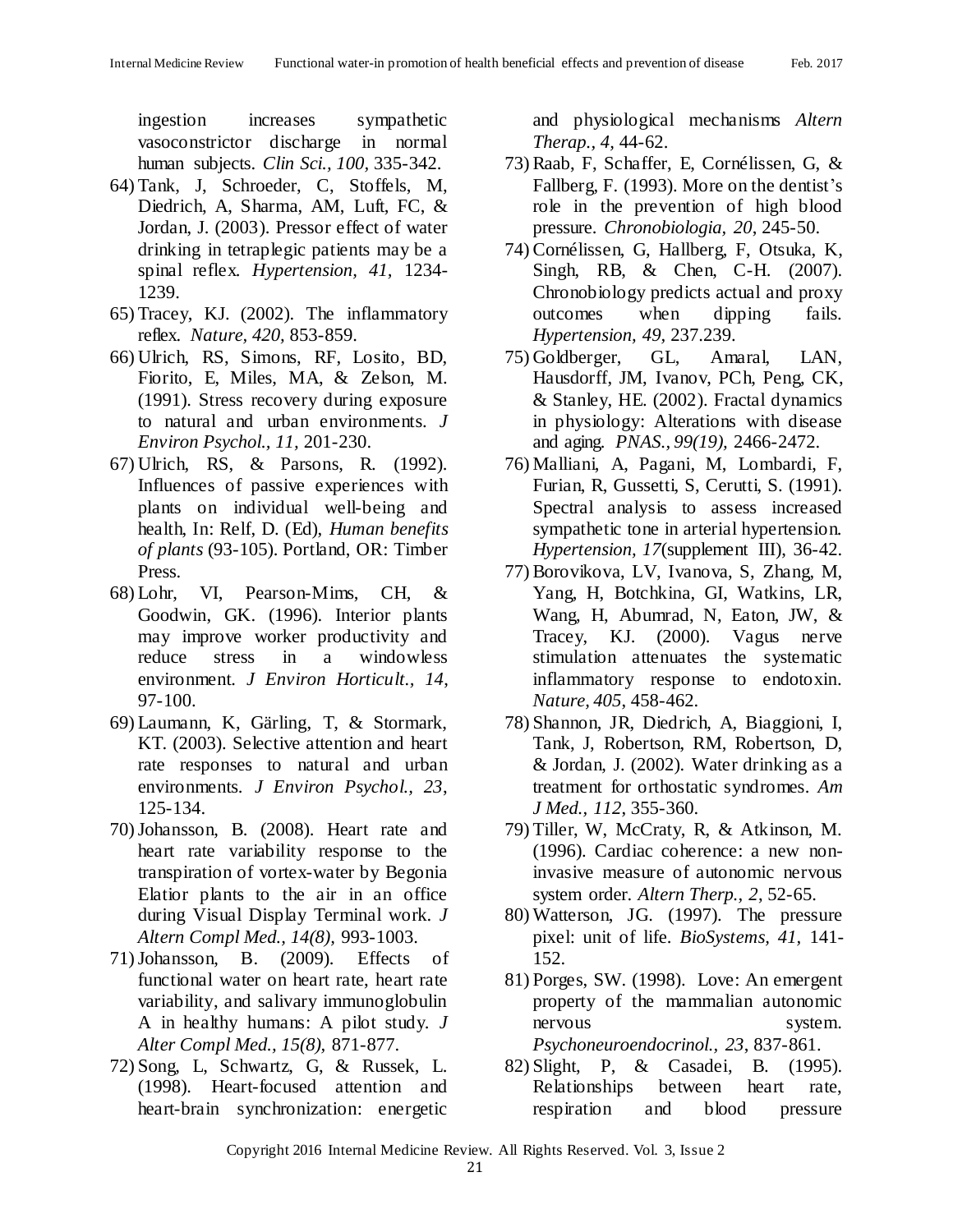variability. In: Malik, M, & Camm, AJ. (Eds.), *Heart rate variability* (311-327). New York: Futura Publishing Company.

- 83) Wernet, PH, Nordlund, D, Bergmann, U, Cavalleri, M, Odelius, M, Ogasawara, H, Näslund, LA, Hirsch, TK, Ojamäe, L, Glatzel, P, Pettersson, LG, & Nilsson, A. (2004). The structure of the first coordination shell in liquid water. *Science, 304*, 995-998.
- 84) Huang, C, Wikfeldt, KT, Tukoshima, T, Nordlund, D, Harada, Y, Bergmann, U, Niebuhr, M, Weiss, TM, Horikawa, Y, Leetmaa, M, Ljungberg, MP, Takahashi, O, Lenz, A, Ojamäe, L, Lyubartsev, AP, Shin, S, Pettersson, LG, & Nilsson A. (2009). The inhomogeneous structure of water at ambient conditions. *PNAS., 106,* 15214-15218.
- 85) Arani, R, Bono, I, Del Giudice, E, & Preparata, G. (1995). QED coherence and the thermodynamics of water. *Int J Modern Phys., B9,* 1813-1841.
- 86) Del Giudice, E, De Ninno, A, Fleischmann, M, Mengoli, G, Milani, M, Talpo, G, & Vitiello, G. (2005). Coherent quantum electrodynamics in living matter. *Electromagn Biol Med., 24,* 199-219.
- 87) McCraty, R, & Shaffer, F. (2015). Heart rate variability: New perspectives on physiological mechanisms, assessments of self-regulatory capacity, and health risk. *Global Adv Health Med., 4(1*), 46- 61.
- *88)*Johansson, B, & Lukacs, A. (2017). Fibonacci optical lattice – a resonator of quantum coherent electromagnetic oscillations in nonlinear PET? A promotive waveguide of a coherent water state. *Water J (Accepted).*
- 89) Gevirtz, R. (2000). Resonant frequency training to restore autonomic homeostasis for treatment of psychological disorders. *Biofeedback, 27*, 7-9.
- 90) Axelrod, S. (1995). Components of heart

rate variability. Basic studies. In: Malik, M & Camm, AJ (Eds.), *Heart rate variability* (3-19). New York: Armonk Futura Publishing Company.

- 91) Cerutti, S, Bianchi, AM, & Mainardi, LT. (1995). Special analysis of heat rate variability signal. In: Malik, M & Camm, AJ (Eds.), *Heart rate variability* (63-74). New York: Armonk Futura Publishing Company.
- 92) Bernadi, L, Valle, F, Coco, M, Calciati, A, & Sleight, P. (1996). Physical activity influences heart rate variability and verylow-frequency components in Holter electrocardiograms. *Cardiovasc Res., 32(2),* 234-237.
- 93) Voeikov, VL, Vilenskaya, ND, Minh, HaD, Malyshenko, SI, Buravleva, EV, Yablonskaya, OI, & Timofeev, KN. (2012). The stable state of bicarbonate aqueous systems. *Rus J Phys Chem A., 86(9*), 1407-1415.
- 94) McCraty, R, Deyhle, A, & Childre, D. (2012). The global coherence initiative: Creating a coherent planetary standing wave*. Glob Adv Health Med., 1(1)*, 64- 76.
- 95) Kleimenova, NG, Kozyreva, OV, Breus, TK, & Raoport, SI. (2007). Pc1 geomagnetic pulsations as a potential hazard of the myocardial infarction. *J Atmosphere Solar-Terrest Phys., 69(14),* 1759-1764.
- 96) Samsonov, SN, Kleimenova, NG, Kozyreva, OV, & Petrova, PG (2014). The effect of space weather on human heart diseases in subauroral latitudes. *Atmospheric Ocean Phys., 59(7),* 719- 7127.
- 97)Jacobs, JA. (1989). *Geomagnetism*. Dyfed, Academic Press.
- 98) Amaral, LAN, Ivanov, PCH, Aoyagi, N, Hidaka, I, Tomono, S, Goldberger, AL, Stanley, EH, & Yamamoto, Y. (2001). Behavioral-independent features of complex heartbeat dynamics. *Phys Rev Lett., 86,* 6026-6029.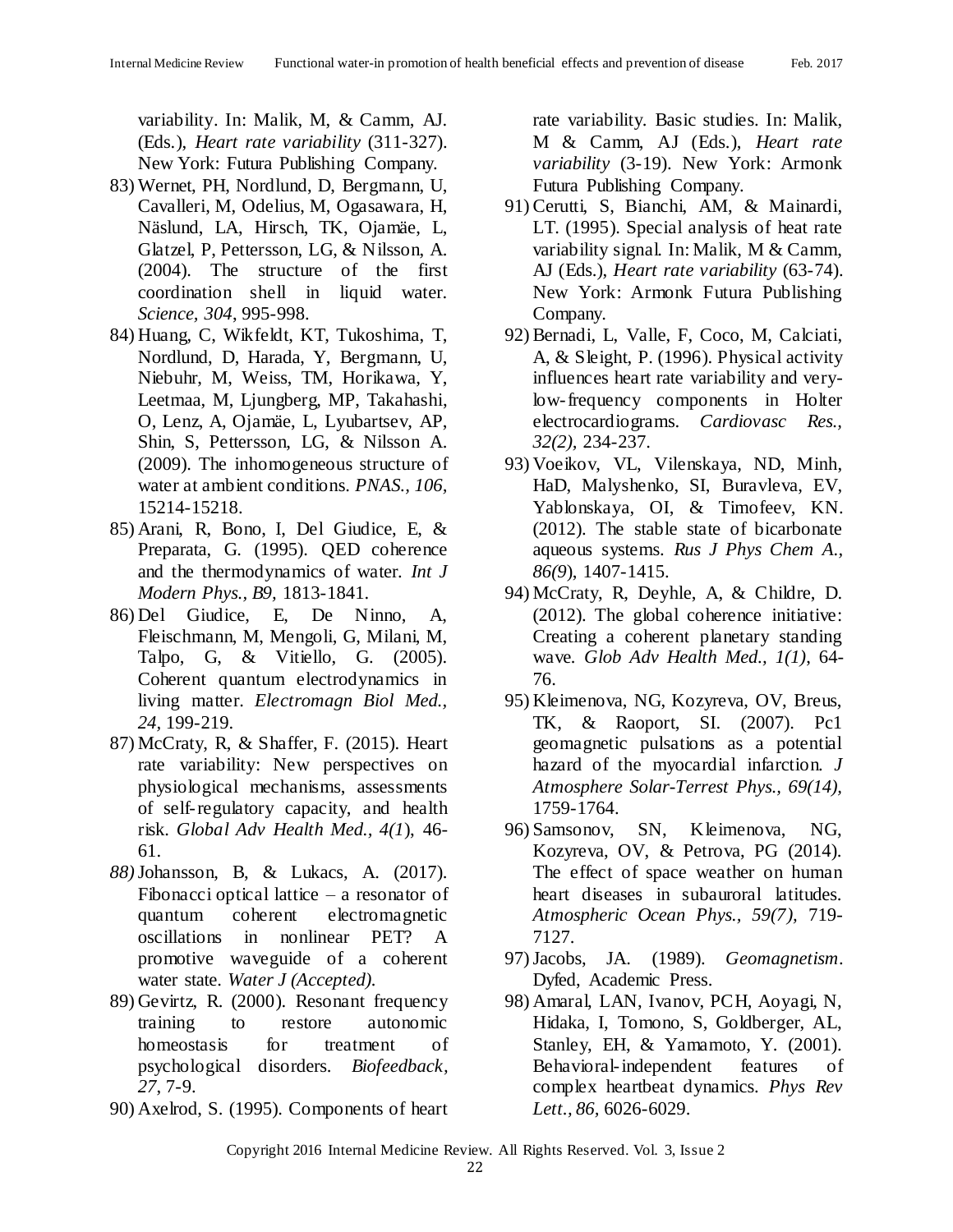- 99) Buch, AN, Coote, JH, & Townend, JN. (2002). Mortality, cardiac vagal control and physical training-what's the link? *Experiment Physiol., 87(4)*, 423-435.
- 100) Graziano, G. (1998). On the size dependence of hydrophobic hydration. *J Chem Soc., 94,* 3345-3352.
- 101) Steel, EA, Merz, KM, Selinger, A, & Castleman, AW. (1995). Mass-spectral and computational free-energy studies of alkali-metal ion-containing water clusters. *J Phys Chem., 99,* 7829-7836.
- 102) Pecanha, T, Paula-Riberiro, M, Campana-Rezende, E, Bartels, R, Marins, JC, & de Lima, JR. (2014). Water intake accelerates parasympathetic reactivation after high-intensity exercise. *Int J Sport Nutr Exerc Metabol., 24*, 489- 496.
- 103) Brown, CM, Barberini, L, Dulloo, AG, & Montani, JP. (2005). Cardiovascular responses to water drinking: does osmolality play role? *Am J Physiol Regul Integr Comp Physiol., 289(6),* R1687- 1692. Doi:00205.2005.
- 104) Berntson, GG, Norman, GI, Hawkley, LC, & Cacioppo, JT. (2008). Cardiac autonomic balance versus cardiac regulatory capacity. *Psychophysiol., 45(4*), 643-652.
- 105) Prigogine, I, & Nicolis, G. (1977). *Selforganisation in non-equilibrium systems, from dissipative structures to order through fluctuations* (90-160). New York: Wiley.
- 106) Chown, M. (2009). Our world may be a giant hologram. *New Scientist, 2691*, 24-27.
- 107) Broecker, WS. (1991). The great ocean conveyor. *Oceanography, 4,* 79-89.
- 108) Hou, C-W, Tsai, Y-S, Jean, W-H, Chen, C-Y, Ivy, JL, Huang, C-Y, & Kuo, C-H. (2013). Deep ocean mineral water accelerates recovery from physical fatigue. *J Internat Soc Sport Nutr., 10(7),* 1-7.
- 109) Radhakrishnan, G, Yamamoto, M, &

Maeda, H. (2009). Intake of dissolved organic matter from deep seawater inhibits atherosclerosis progression. *Biochem Biophys Res Commun., 387*, 25-30.

- 110) Fu, Z-Y, Yang, FL, Hsu, H-W, & Lu, Y-F. (2012). Drinking deep seawater decreases serum total low-density lipoprotein-cholesterol in hypercholesterolemic subjects. *J Med Food., 15(6),* 535-541.
- 111) Yazici, Z, Kaya, Y, & Baltaci, AK. (2008). The effects of boron administration on plasma leptin and lactate levels in ovarietomiced rats which had acute swimming exercise. *Neuro Endocrinol Lett., 29*, 173-177.
- 112) Nielsen, FH. (1994). Biochemical and physiologic consequences of boron deprivation in humans. *Environ Health Perspect., 102*, 59-63.
- 113) Santos, DA, Matias, CN, & Monteiro, CP. (2011). Magnesium intake is associated with strength performance in elite basketball, hand ball and volleyball players. *Magnes Res., 24*, 215-219.
- 114) Manuel, Y, Keenoy, B, Moorkens, G, & Vertommen J. (2000). Magnesium status and parameters of the oxidantantioxidant balance in patients with chronic fatigue: effects of supplementation with magnesium. *J Am Coll Nutr., 19*, 374-382.
- 115) Rock, E, Astier, C, & Lab, C. (1995). Dietary magnesium deficiency in rats enhances free radical production in skeletal muscle. *J Nutr., 125,* 1205-1210.
- 116) Garcia, LA, DeJong, SC, & Martin, SM. (1998). Magnesium reduces free radicals in an in vivo coronary occlusionreperfusion model. *J Am Coll Cardiol., 32*, 536-539.
- 117) Markiewicz-Gorka, I, Zawadzki, M, & Januszewska, L. (2011). Influence of selenium and/or magnesium alleviation on alcohol induced oxidative stress in rats, normalization function of liver and